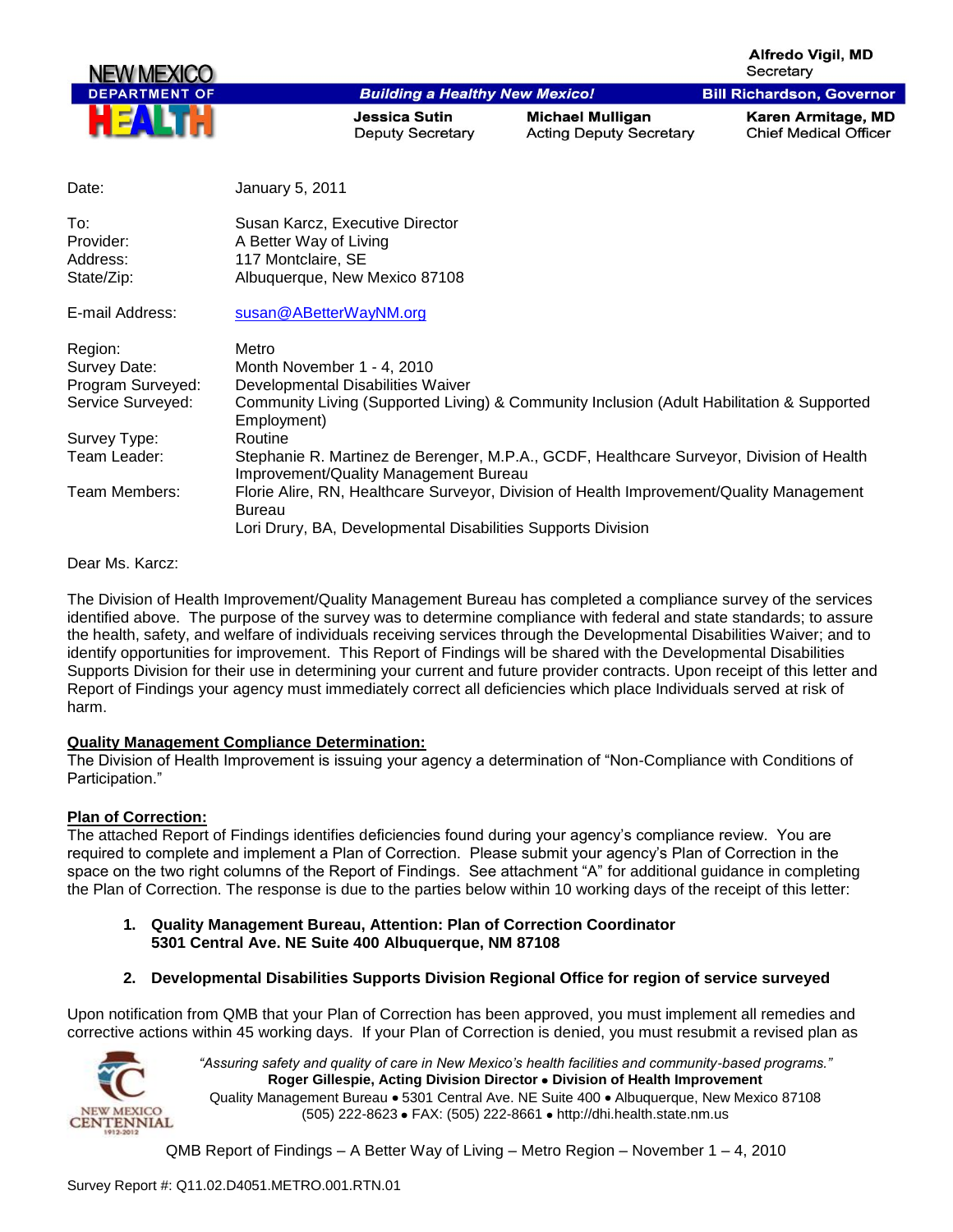soon as possible for approval, as all remedies must still be completed within 45 working days of the receipt of this letter.

Failure to submit, complete or implement your Plan of Correction within the 45 day required time frames may result in the imposition of a \$200 per day Civil Monetary Penalty until it is received, completed and/or implemented.

### **Request for Informal Reconsideration of Findings (IRF):**

If you disagree with a finding of deficient practice, you have 10 working days upon receipt of this notice to request an IRF. Submit your request for an IRF in writing to:

> QMB Deputy Bureau Chief 5301 Central Ave NE Suite #400 Albuquerque, NM 87108 Attention: IRF request

See Attachment "C" for additional guidance in completing the request for Informal Reconsideration of Findings. The request for an IRF will not delay the implementation of your Plan of Correction which must be completed within 45 working days. Providers may not appeal the nature or interpretation of the standard or regulation, the team composition or sampling methodology. If the IRF approves the modification or removal of a finding, you will be advised of any changes.

Please call the Plan of Correction Coordinator at 505-222-8647 if you have questions about the Report of Findings or Plan of Correction. Thank you for your cooperation and for the work you perform.

Sincerely,

Stephanie R. Martinez de Berenger, MPA,GCDF

Stephanie R. Martinez de Berenger, M.P.A., GCDF Team Lead/Healthcare Surveyor Division of Health Improvement Quality Management Bureau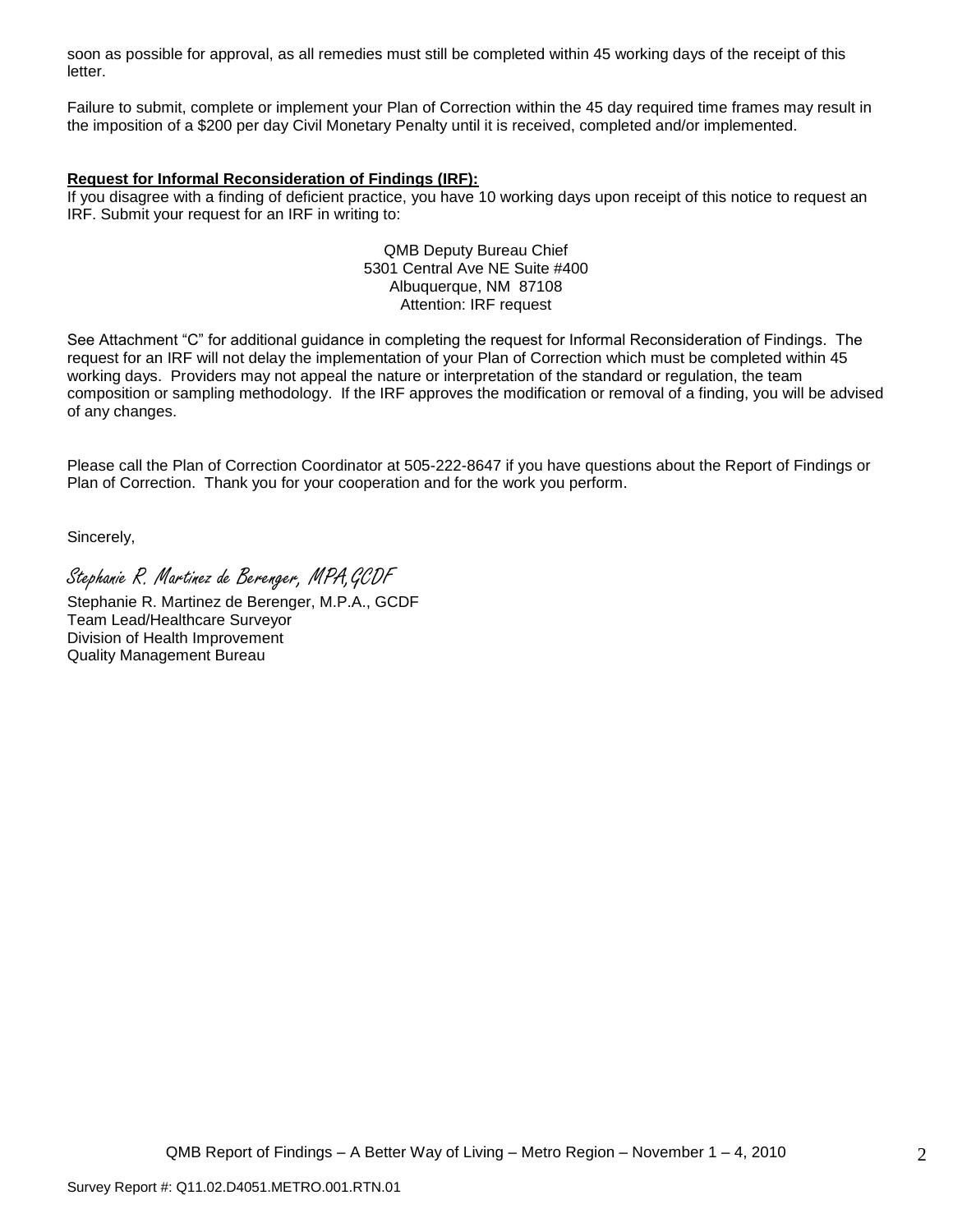| Entrance Conference Date:                   | November 1, 2010                                                    |                                                                                                                                                                                                                                                                                                                                                                                                                                                                                                                                                                                                                                                                        |  |
|---------------------------------------------|---------------------------------------------------------------------|------------------------------------------------------------------------------------------------------------------------------------------------------------------------------------------------------------------------------------------------------------------------------------------------------------------------------------------------------------------------------------------------------------------------------------------------------------------------------------------------------------------------------------------------------------------------------------------------------------------------------------------------------------------------|--|
| Present:                                    | A Better Way of Living<br>Susan Karcz - Salazar, Executive Director |                                                                                                                                                                                                                                                                                                                                                                                                                                                                                                                                                                                                                                                                        |  |
|                                             | <b>DOH/DHI/QMB</b>                                                  | Stephanie R. Martinez de Berenger, M.P.A., GCDF,<br>Team Lead/Healthcare Surveyor<br>Florie Alire, RN, Healthcare Surveyor<br><b>DDSD - Metro Regional Office</b>                                                                                                                                                                                                                                                                                                                                                                                                                                                                                                      |  |
|                                             |                                                                     | Lori Drury, Community Inclusion Coordinator                                                                                                                                                                                                                                                                                                                                                                                                                                                                                                                                                                                                                            |  |
| <b>Exit Conference Date:</b>                | November 4, 2010                                                    |                                                                                                                                                                                                                                                                                                                                                                                                                                                                                                                                                                                                                                                                        |  |
| Present:                                    | A Better Way of Living<br>Coordinator<br><b>DOH/DHI/QMB</b>         | Susan Karcz - Salazar, Executive Director<br>Michael Hochron, Program Support Specialist/Incident Management<br>Sabrina Smith, Administrative Director<br>Theresa Priest, Quality Assurance Director<br>Christopher Johnson, Residential Program Director/Service<br>Coordinator/Incident Management Coordinator<br>Tam Reyes, Residential Supervisor<br>John Noel, Supported Employment Director<br>Stephanie R. Martinez de Berenger, M.P.A., GCDF,<br>Team Lead/Healthcare Surveyor<br>Cynthia Nielsen, RN, MSN, Healthcare Surveyor<br>Florie Alire, RN, Healthcare Surveyor<br><b>DDSD - Metro Regional Office</b><br>Lori Drury, Community Inclusion Coordinator |  |
| <b>Total Homes Visited</b>                  | Number:                                                             | 4                                                                                                                                                                                                                                                                                                                                                                                                                                                                                                                                                                                                                                                                      |  |
| ❖ Supported Homes Visited                   | Number:                                                             | 4                                                                                                                                                                                                                                                                                                                                                                                                                                                                                                                                                                                                                                                                      |  |
| <b>Administrative Locations Visited</b>     | Number:                                                             | 1                                                                                                                                                                                                                                                                                                                                                                                                                                                                                                                                                                                                                                                                      |  |
| <b>Total Sample Size</b>                    | Number:                                                             | 9<br>2 - Jackson Class Members<br>7 - Non-Jackson Class Members<br>5 - Supported Living<br>6 - Adult Habilitation<br>6 - Supported Employment                                                                                                                                                                                                                                                                                                                                                                                                                                                                                                                          |  |
| Persons Served Interviewed                  | Number:                                                             | 9                                                                                                                                                                                                                                                                                                                                                                                                                                                                                                                                                                                                                                                                      |  |
| <b>Direct Service Personnel Interviewed</b> | Number:                                                             | 7                                                                                                                                                                                                                                                                                                                                                                                                                                                                                                                                                                                                                                                                      |  |
| Records Reviewed (Persons Served)           | Number:                                                             | 9                                                                                                                                                                                                                                                                                                                                                                                                                                                                                                                                                                                                                                                                      |  |
| <b>Administrative Files Reviewed</b>        | <b>Billing Records</b><br><b>Personnel Files</b>                    | <b>Medical Records</b><br><b>Incident Management Records</b>                                                                                                                                                                                                                                                                                                                                                                                                                                                                                                                                                                                                           |  |

Survey Process Employed: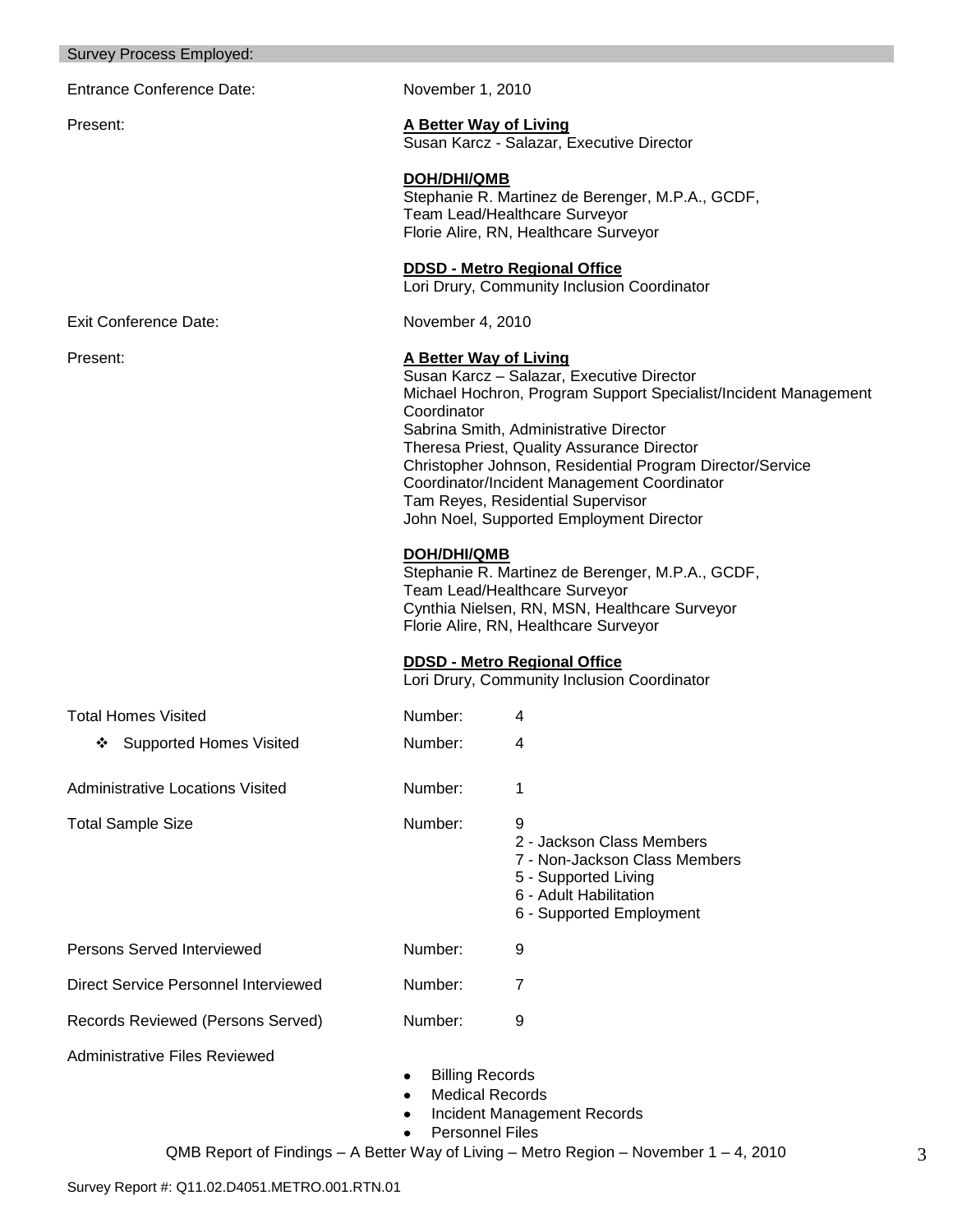- Training Records  $\bullet$
- Agency Policy and Procedure  $\bullet$
- Caregiver Criminal History Screening Records  $\bullet$
- Employee Abuse Registry  $\bullet$
- Human Rights Notes and/or Meeting Minutes  $\bullet$
- Evacuation Drills  $\bullet$
- Quality Assurance / Improvement Plan  $\bullet$

- CC: Distribution List: DOH Division of Health Improvement
	- DOH Developmental Disabilities Supports Division
	- DOH Office of Internal Audit
	- HSD Medical Assistance Division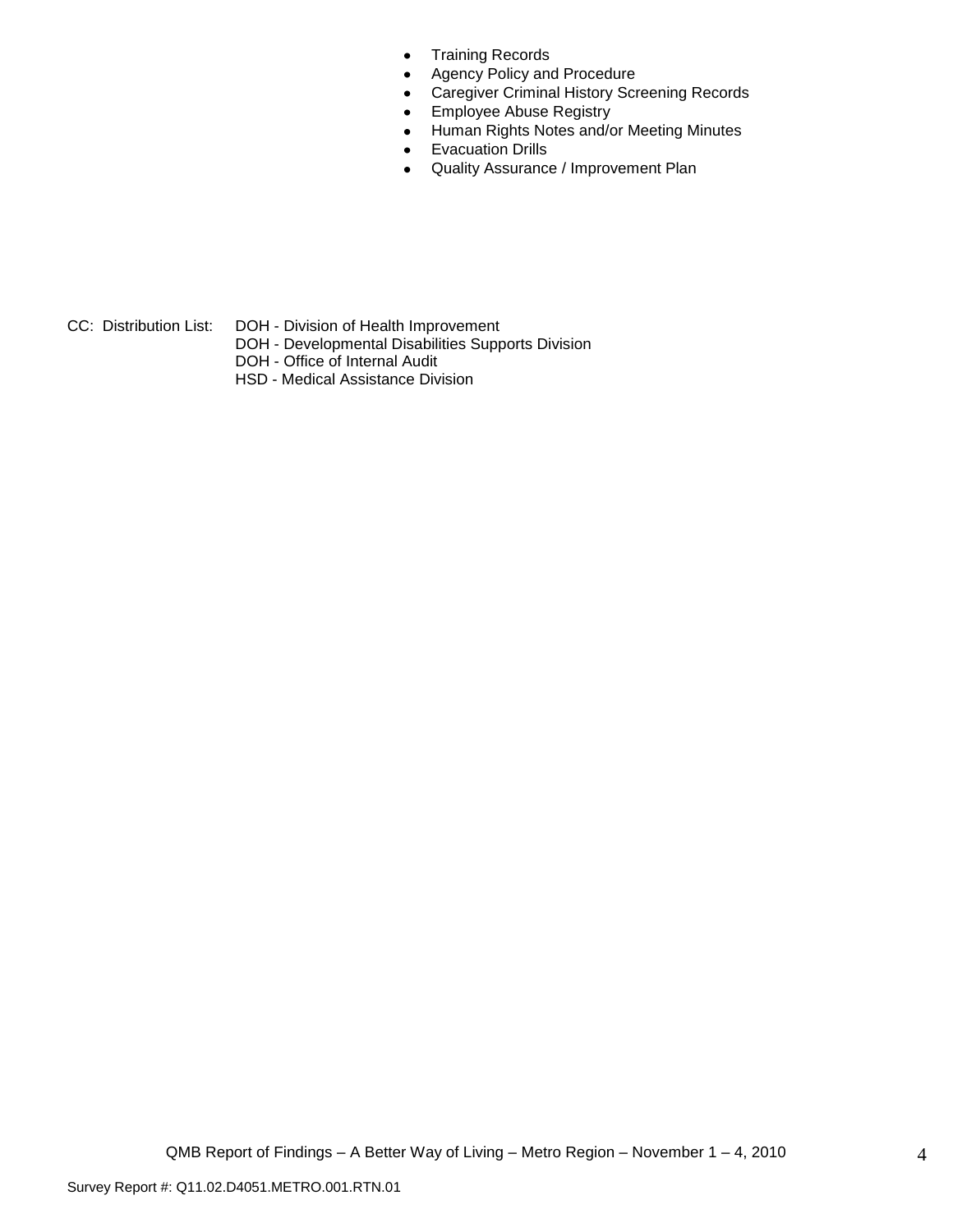### **Attachment A**

# **Provider Instructions for Completing the QMB Plan of Correction (POC) Process**

## *Introduction:*

After a QMB Compliance Review, your QMB Report of Findings will be sent to you via US mail.

Each provider must develop and implement a Plan of Correction (POC) that identifies specific quality assurance and quality improvement activities the agency will implement to correct deficiencies and prevent continued non compliance.

Agencies must submit their Plan of Correction within 10 business days from the date you receive the QMB Report of Findings. (Providers who do not submit a POC within 10 days will be referred to the Internal Review Committee [IRC] for sanctions).

If you have questions about the Plan of Correction process, call the QMB Plan of Correction Coordinator at 505-222-8647 or email at George.Perrault@state.nm.us. Requests for technical assistance must be requested through your DDSD Regional Office.

If you wish to dispute a finding on the official Report of Findings, you must file an Informal Reconsideration of Findings (IRF) request within ten (10) working days of receiving your report. The POC process cannot resolve disputes regarding findings. Please note that you must still submit a POC for findings that are in question (see Attachment "C").

# *Instructions for Completing Agency POC:*

### *Required Content*

Your Plan of Correction should provide a step-by-step description of the methods to correct each deficient practice to prevent recurrence and information that ensures the regulation cited is in compliance. The remedies noted in your POC are expected to be added to your Agency"s required, annual Quality Assurance Plan. (see page 3, DDW standards, effective; April 1, 2007, Chapter 1, Section I Continuous Quality Management System)

If a deficiency has already been corrected, the plan should state how it was corrected, the completion date (date the correction was accomplished), and how possible recurrence of the deficiency will be prevented.

The Plan of Correction you submit needs to address *each deficiency* in the two right hand columns with:

- 1. How the corrective action will be accomplished for all cited deficiencies in the report of findings;
- 2. How your Agency will identify all other individuals having the potential to be affected by the same deficient practice;
- 3. What measures will be put into place or what systemic changes will be made to ensure that the deficient practice will not reoccur and corrective action is sustained;
- 4. How your Agency plans to monitor corrective actions utilizing its continuous Quality Assurance/Quality Improvement Plan to assure solutions in the plan of correction are achieved and sustained, including (if appropriate):
	- Details about how and when Consumer, Personnel and Residential files are audited by Agency  $\bullet$ personnel to ensure they contain required documents;
	- Information about how Medication Administration Records are reviewed to verify they contain all  $\bullet$ required information before they are distributed, as they are being used, and after they are completed;
	- Your processes for ensuring that all staff are trained in Core Competencies, Incident Reporting, and Individual-Specific service requirements, etc;
	- QMB Report of Findings A Better Way of Living Metro Region November 1 4, 2010 How accuracy in Billing documentation is assured;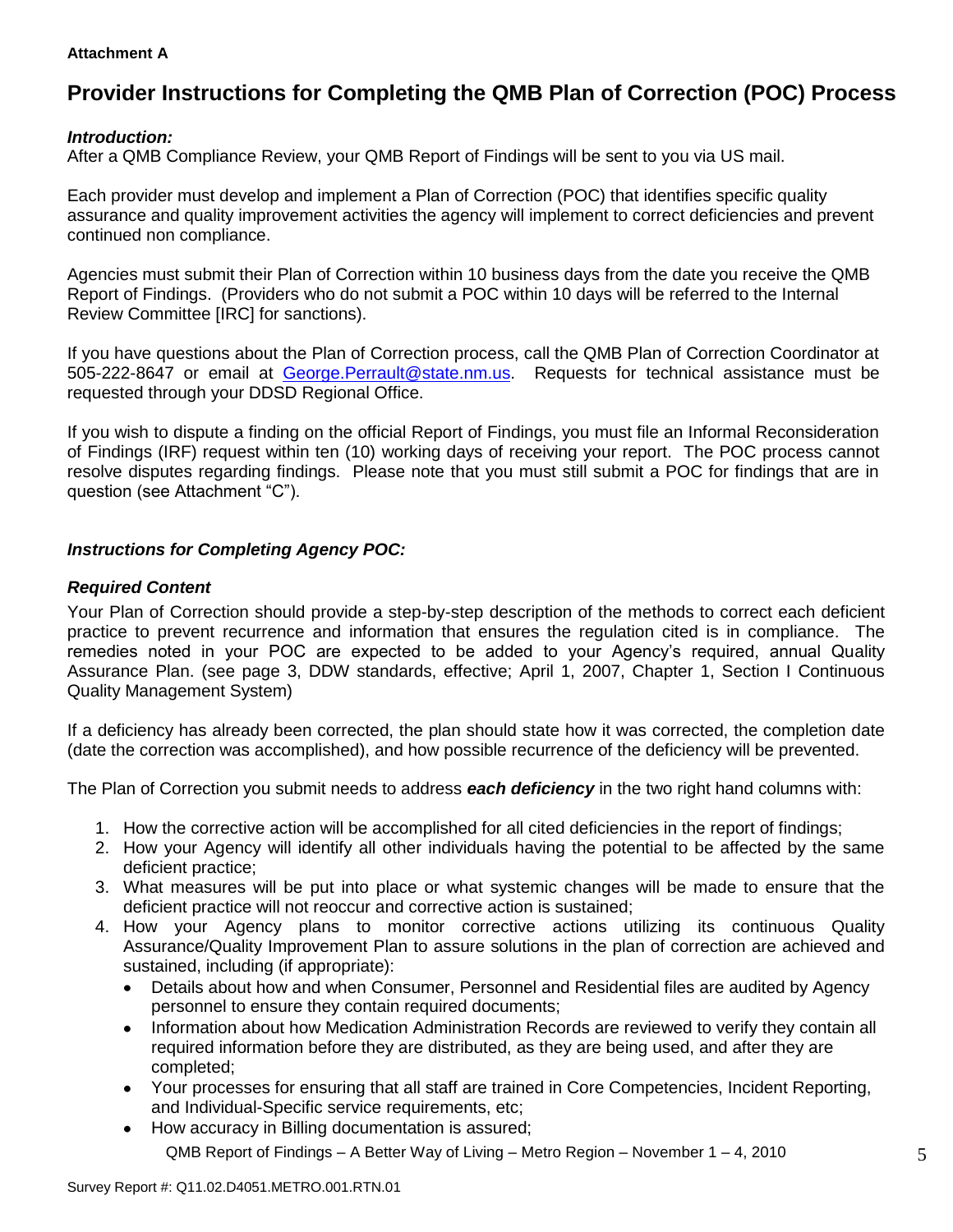- How health, safety is assured;  $\bullet$
- For Case Management Providers, how ISPs are reviewed to verify they meet requirements, how the timeliness of LOC packet submissions and consumer visits are tracked;
- $\bullet$ Your process for gathering, analyzing and responding to Quality data, and
- Details about Quality Targets in various areas, current status, Analyses about why Targets were  $\bullet$ not met, and remedies implemented.
- 5. The individual"s title responsible for the Plan of Correction and completion date.

*Note:* **Instruction or in-service of staff alone may not be a sufficient plan of correction.** This is a good first step toward correction, but additional steps should be taken to ensure the deficiency is corrected and will not recur.

### *Completion Dates*

The plan of correction must include a **completion date** (entered in the far right-hand column). Be sure the date is **realistic** in the amount of time your Agency will need to correct the deficiency; not to exceed 45 days.

Direct care issues should be corrected immediately and monitored appropriately. Some deficiencies may require a staged plan to accomplish total correction. Deficiencies requiring replacement of equipment, etc., may require more time to accomplish correction but should show reasonable time frames.

# *Plan of Correction Submission Requirements*

- 1. Your Plan of Correction must be completed on the official QMB Survey Report of Findings/Plan of Correction Form and received by QMB within ten (10) business days from the date you received the report of findings.
- 2. If you have questions about the POC process, call the POC Coordinator, George Perrault at 505-222- 8647 for assistance.
- 3. For Technical Assistance (TA) in developing or implementing your POC, contact your local DDSD Regional Office.
- 4. Submit your POC to George Perrault, POC Coordinator in any of the following ways:
	- a. Electronically at [George.Perrault@state.nm.us](mailto:George.Perrault@state.nm.us)
	- b. Faxed to 505-222-8661, or
	- c. Mailed to QMB, 5301 Central Avenue SW, Suite 400, Albuquerque, NM 87108
- 5. Do not send supporting documentation to QMB until after your POC has been approved by QMB.
- 6. QMB will notify you when your POC has been "approve" or "denied."
	- a. Whether your POC is "approved," or "denied," you will have a maximum of 45 business days from the date of receipt of your Report of Findings to correct all survey deficiencies.
	- b. If your POC is "Denied" it must be revised and resubmitted as soon as possible, as the 45 working day limit is in effect.
	- c. If your POC is "Denied" a second time your agency may be referred to the Internal Review Committee.
	- d. You will receive written confirmation that your POC has been approved by QMB and a final deadline for completion of your POC.
- 7. Failure to submit your POC within 10 days without prior approval of an extension by QMB will result in a referral to the Internal Review Committee and the possible implementation of monetary penalties and/or sanctions.
- 8. Revisions, Modifications or Extensions to your Plan of Correction (post QMB approval) must be made in writing and submitted to the Plan of Correction Coordinator at QMB, prior to the due date and are approved on a case-by-case basis. No changes may be made to your POC or the timeframes for implementation without written approval of the POC Coordinator.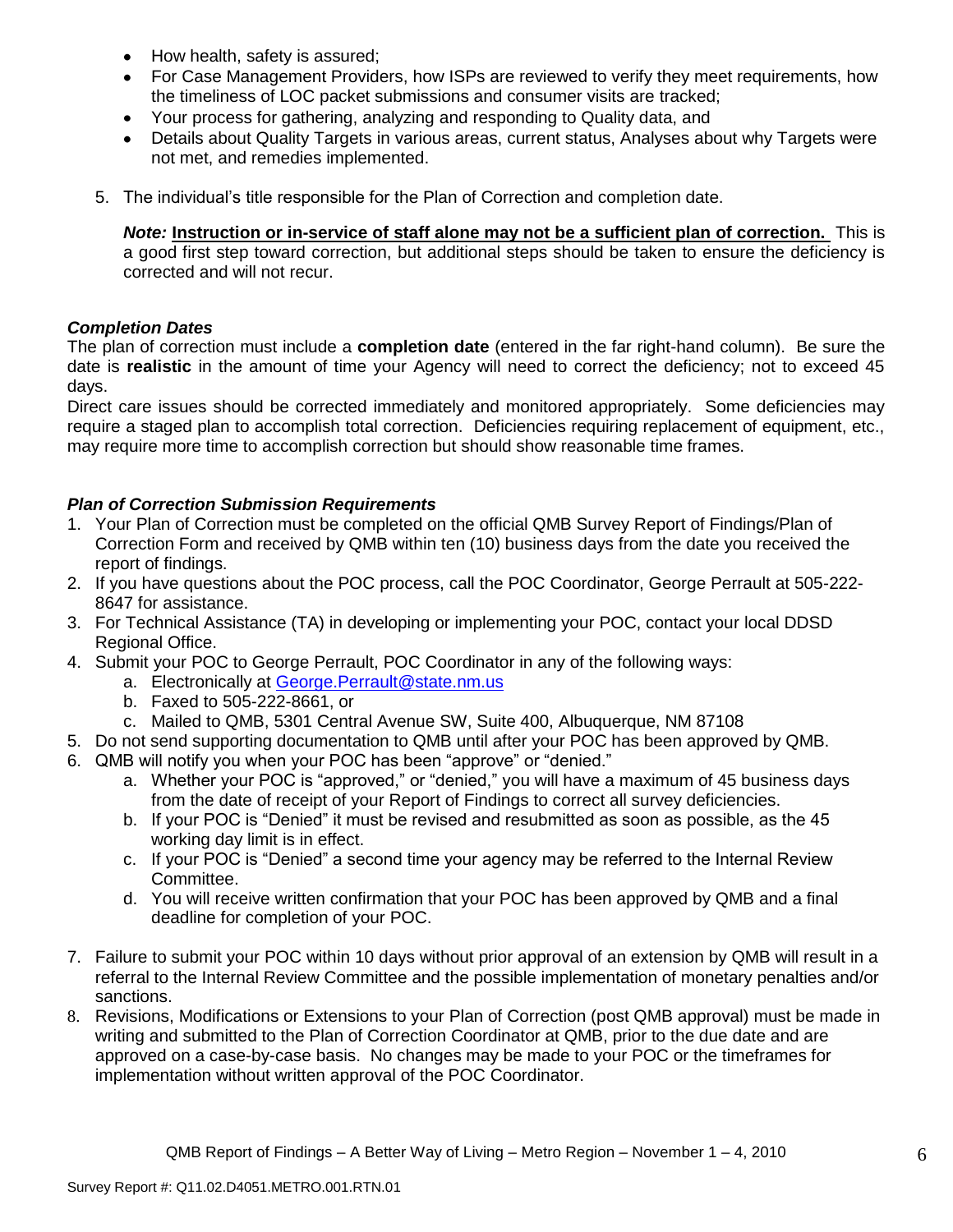# *POC Document Submission Requirements*

Once your POC has been approved by the QMB Plan of Correction Coordinator you must submit copies of documents as evidence that all deficiencies have been corrected, as follows.

- 1. Your internal documents are due within a *maximum* of 45 business days of receipt of your Report of Findings.
- 2. You may submit your documents by postal mail, fax, or electronically on disc or scanned and attached to e-mails.
- 3. All submitted documents *must be annotated*: please be sure the tag numbers and Identification numbers are indicated on each document submitted. Documents which are not annotated with the Tag number and Identification number may not be accepted.
- 4. Do not submit original documents; hard copies or scanned and electronically submitted copies are fine. Originals must be maintained in the agency file(s) per DDSD Standards.
- 5. In lieu of some documents, you may submit copies of file or home audit forms that clearly indicate cited deficiencies have been corrected, other attestations of correction must be approved by the Plan of Correction Coordinator prior to their submission.
- 6. For billing deficiencies, you must submit:
	- a. Evidence of an internal audit of billing documentation for a sample of individuals and timeframes;
	- b. Copies of "void and adjust" forms submitted to correct all over-billed or unjustified units billed identified during your internal audit.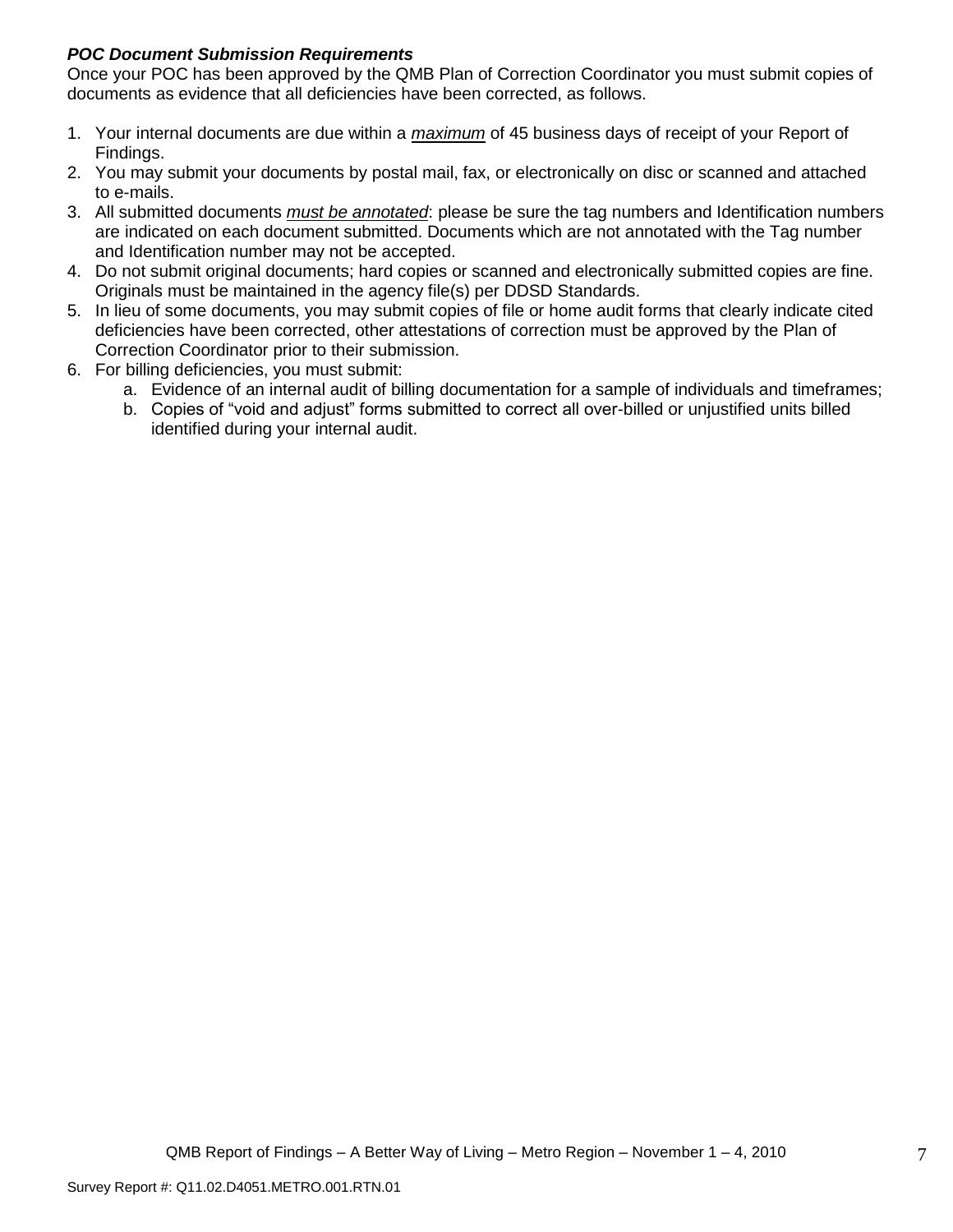Each deficiency in your Report of Findings is scored on a Scope and Severity Scale. The culmination of each deficiency"s Scope and Severity is used to determine degree of compliance to standards and regulations and level of QMB Compliance Determination.

|                 |                      |                                                             |                                  | <b>SCOPE</b>                |                                             |
|-----------------|----------------------|-------------------------------------------------------------|----------------------------------|-----------------------------|---------------------------------------------|
|                 |                      |                                                             | <b>Isolated</b><br>$01\% - 15\%$ | <b>Pattern</b><br>16% - 79% | <b>Widespread</b><br>80% - 100%             |
|                 | High Impact          | Immediate Jeopardy to<br>individual health and or<br>safety | J.                               | Κ.                          | L.                                          |
|                 |                      | <b>Actual harm</b>                                          | G.                               | н.                          | L                                           |
| <b>SEVERITY</b> | Medium<br>Impact     | No Actual Harm<br>Potential for more than                   | D.                               | Ε.                          | $F.$ (3 or<br>more)                         |
|                 |                      | minimal harm                                                | $D.$ (2 or<br>less)              |                             | $F.$ (no<br>conditions of<br>participation) |
|                 | <b>Impact</b><br>Low | No Actual Harm<br>Minimal potential for<br>harm.            | А.                               | <b>B.</b>                   | C.                                          |

# **Scope and Severity Definitions:**

• Isolated:

A deficiency that is limited to 1% to 15% of the sample, usually impacting few individuals in the sample.

• Pattern:

A deficiency that impacts a number or group of individuals from 16% to 79% of the sample is defined as a pattern finding. Pattern findings suggest the need for system wide corrective actions.

• Widespread:

A deficiency that impacts most or all (80% to 100%) of the individuals in the sample is defined as widespread or pervasive. Widespread findings suggest the need for system wide corrective actions as well as the need to implement a Continuous Quality Improvement process to improve or build infrastructure. Widespread findings could be referred to the Internal Review Committee for review and possible actions or sanctions.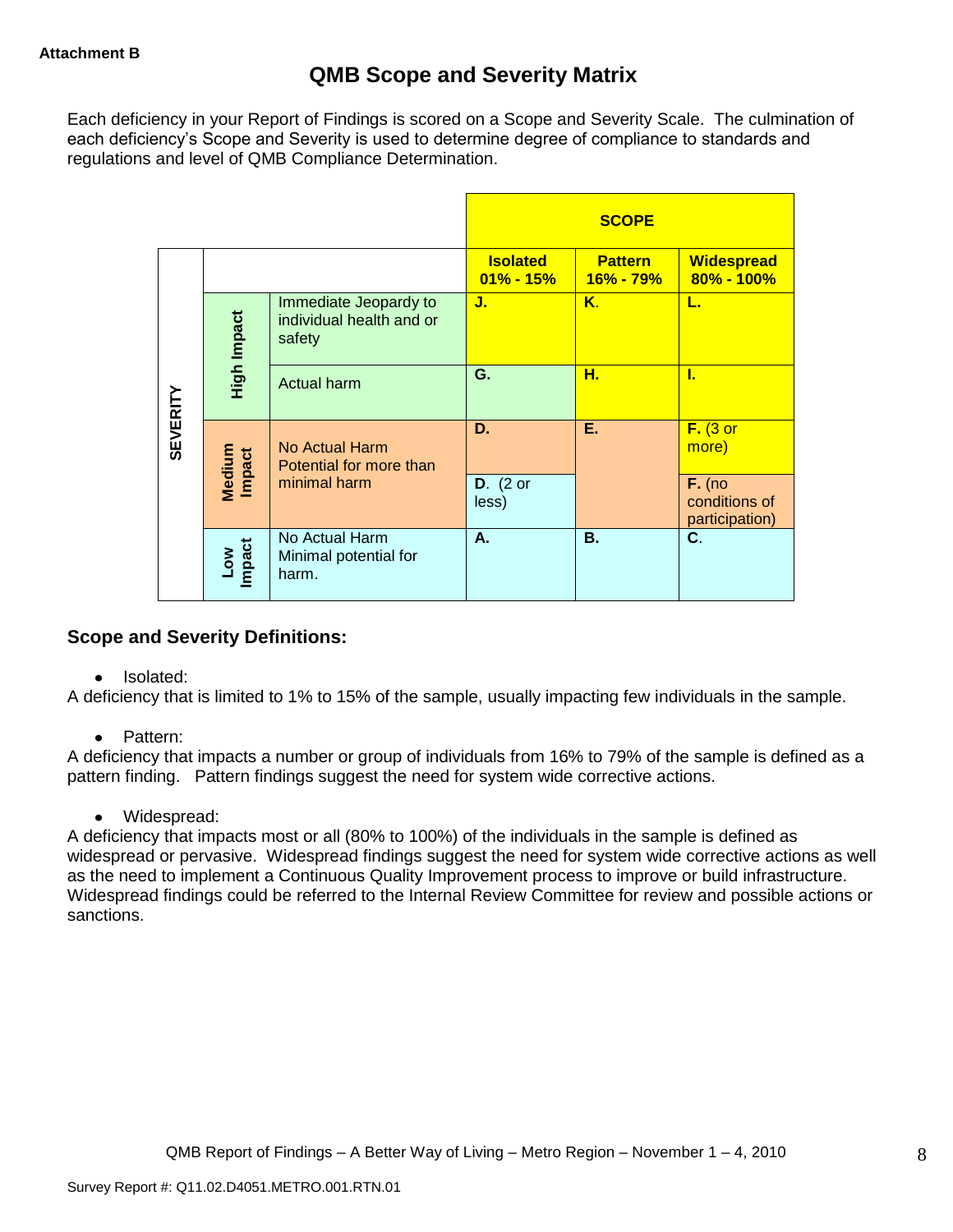# **QMB Determinations of Compliance**

"Substantial Compliance with Conditions of Participation"

The QMB determination of "Substantial Compliance with Conditions of Participation" indicates that a provider is in substantial compliance with all "Conditions of Participation" and other standards and regulations. The agency has obtained a level of compliance such that there is a minimal potential for harm to individuals" health and safety. To qualify for a determination of Substantial Compliance with Conditions of Participation, the provider must be in compliance with all Conditions of Participation.

# "Non-Compliance with Conditions of Participation"

The QMB determination of "Non-Compliance with Conditions of Participation" indicates that a provider is out of compliance with one (1) or more "Conditions of Participation." This non-compliance, if not corrected, is likely to result in a serious negative outcome or the potential for more than minimal harm to individuals' health and safety.

Providers receiving a repeat determination of 'Non-Compliance' may be referred by QMB to the Internal Review Committee (IRC) for consideration of remedies and possible actions.

#### $\bullet$ "Sub-Standard Compliance with Conditions of Participation":

The QMB determination of "Sub-Standard Compliance with Conditions of Participation" indicates a provider is significantly out of compliance with Conditions of Participation and/or has:

- Multiple findings of widespread non-compliance with any standard or regulation with a significant potential for more than minimal harm.
- Any finding of actual harm or Immediate Jeopardy.  $\bullet$

Providers receiving a repeat determination of 'Substandard Compliance' will be referred by QMB to the Internal Review Committee (IRC) for consideration of remedies and possible actions.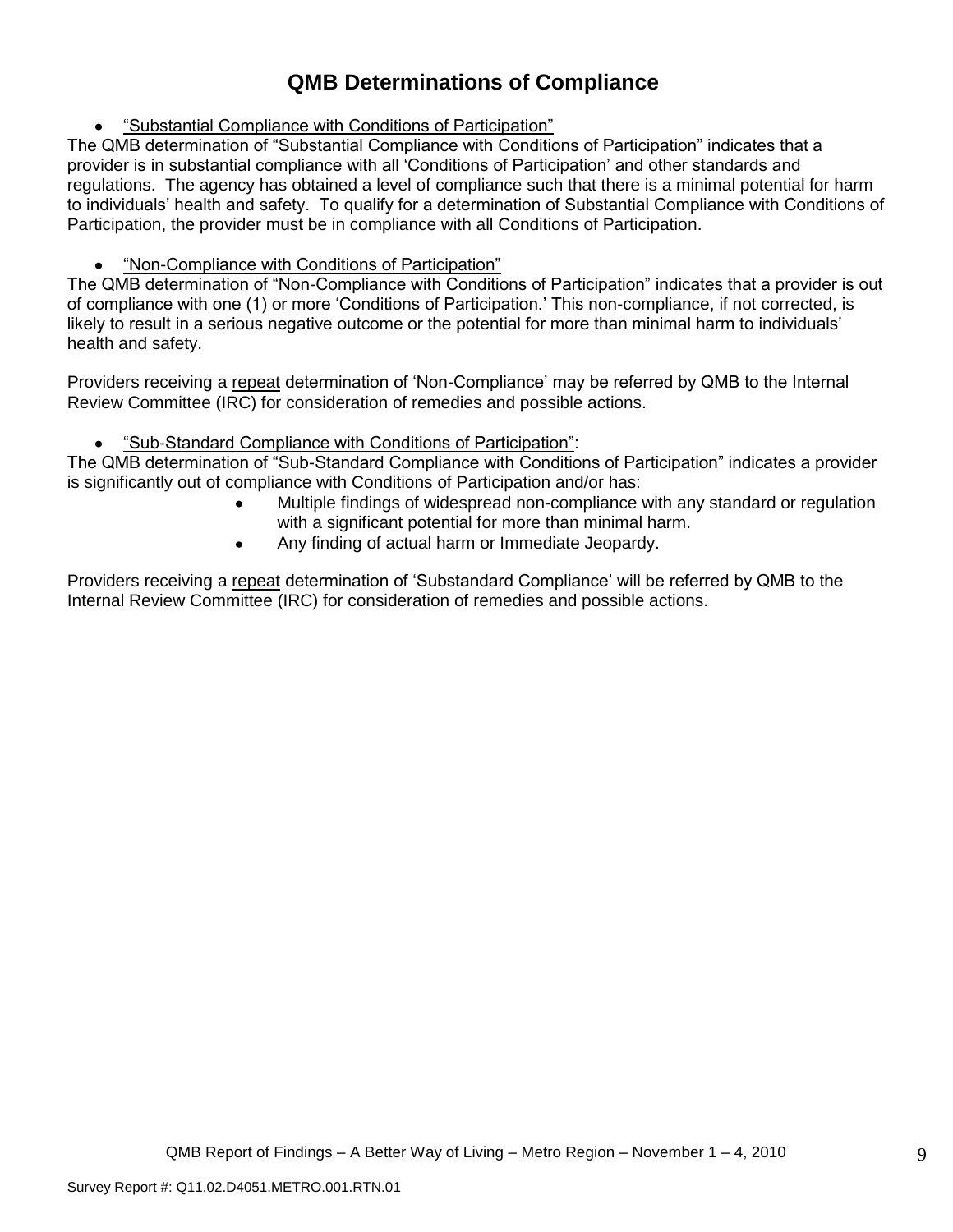# **Guidelines for the Provider Informal Reconsideration of Finding (IRF) Process**

### **Introduction:**

Throughout the QMB Survey process, surveyors are openly communicating with providers. Open communication means that surveyors have clarified issues and/or requested missing information before completing the review. Regardless, there may still be instances where the provider disagrees with a specific finding. Providers may use the following process to informally dispute a finding.

### **Instructions:**

- 1. The Informal Reconsideration of the Finding (IRF) request must be in writing to the QMB Deputy Bureau Chief **within 10 working days** of receipt of the final report.
- 2. The written request for an IRF must be completed on the QMB Request for Informal Reconsideration of Finding Form available on the QMB website:<http://dhi.health.state.nm.us/qmb>
- 3. The written request for an IRF must specify in detail the request for reconsideration and why the finding is inaccurate.
- 4. The IRF request must include all supporting documentation or evidence.

### **The following limitations apply to the IRF process:**

- The request for an IRF and all supporting evidence must be received within 10 working days.
- Findings based on evidence requested during the survey and not provided may not be subject to reconsideration.
- The supporting documentation must be new evidence not previously reviewed or requested by the survey team.
- Providers must continue to complete their Plan of Correction during the IRF process  $\bullet$
- Providers may not request an IRF to challenge the sampling methodology.
- Providers may not request an IRF based on disagreement with the nature of the standard or  $\bullet$ regulation.
- Providers may not request an IRF to challenge the team composition.
- Providers may not request an IRF to challenge the QMB compliance determination or the length of  $\bullet$ their DDSD provider contract.

A Provider forfeits the right to an IRF if the request is not made within 10 working days of receiving the report and/or does not include all supporting documentation or evidence to show compliance with the standards and regulations.

QMB has 30 working days to complete the review and notify the provider of the decision. The request will be reviewed by the IRF committee. The Provider will be notified in writing of the ruling; no face to face meeting will be conducted.

When a Provider requests that a finding be reconsidered, it does not stop or delay the Plan of Correction process. **Providers must continue to complete the Plan of Correction, including the finding in dispute regardless of the IRF status.** If a finding is removed or modified, it will be noted and removed or modified from the Report of Findings. It should be noted that in some cases a Plan of Correction may be completed prior to the IRF process being completed. The provider will be notified in writing on the decisions of the IRF committee.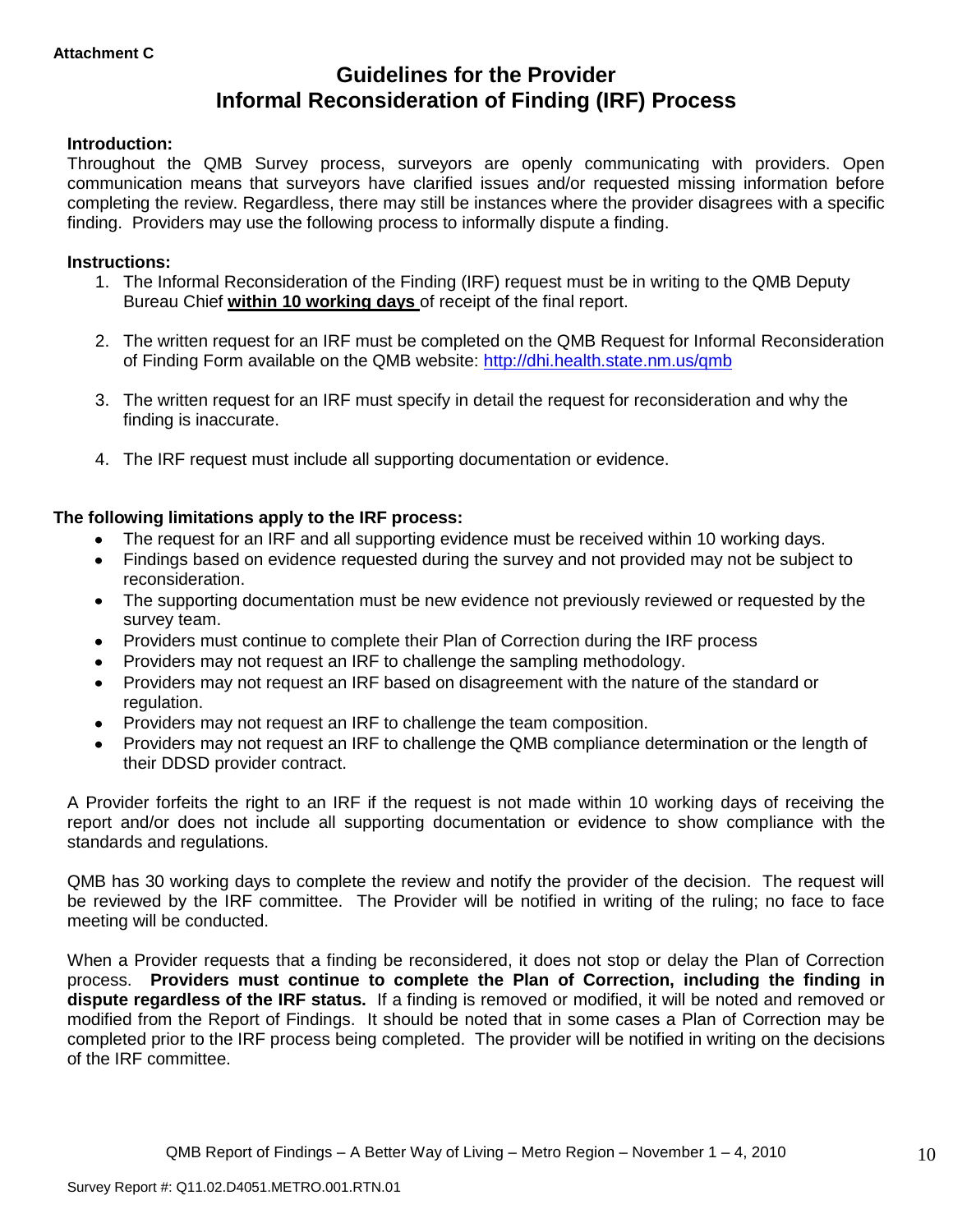| Agency:          | A Better Way of Living – Metro Region                                                                 |
|------------------|-------------------------------------------------------------------------------------------------------|
| Program:         | Developmental Disabilities Waiver                                                                     |
| Service:         | Community Living (Supported Living) & Community Inclusion (Adult Habilitation & Supported Employment) |
| Monitoring Type: | <b>Routine Survey</b>                                                                                 |
| Date of Survey:  | November $1 - 4$ , 2010                                                                               |

| <b>Standard of Care</b>                                                                                                                                                                                                                                                                                                                                                                                                                                                                                                                                                                                                                                                                                                                                                                                                                                                                                                                                                                                                                                                                                                                                                                                                                                                                                                                                                                                                                                                                                                      | <b>Deficiency</b>                                                                                                                                                                                                                                                                                 | <b>Agency Plan of Correction and</b><br><b>Responsible Party</b> | Date<br><b>Due</b> |
|------------------------------------------------------------------------------------------------------------------------------------------------------------------------------------------------------------------------------------------------------------------------------------------------------------------------------------------------------------------------------------------------------------------------------------------------------------------------------------------------------------------------------------------------------------------------------------------------------------------------------------------------------------------------------------------------------------------------------------------------------------------------------------------------------------------------------------------------------------------------------------------------------------------------------------------------------------------------------------------------------------------------------------------------------------------------------------------------------------------------------------------------------------------------------------------------------------------------------------------------------------------------------------------------------------------------------------------------------------------------------------------------------------------------------------------------------------------------------------------------------------------------------|---------------------------------------------------------------------------------------------------------------------------------------------------------------------------------------------------------------------------------------------------------------------------------------------------|------------------------------------------------------------------|--------------------|
| Tag #1A08 Agency Case File                                                                                                                                                                                                                                                                                                                                                                                                                                                                                                                                                                                                                                                                                                                                                                                                                                                                                                                                                                                                                                                                                                                                                                                                                                                                                                                                                                                                                                                                                                   | <b>Scope and Severity Rating: A</b>                                                                                                                                                                                                                                                               |                                                                  |                    |
| Developmental Disabilities (DD) Waiver Service<br>Standards effective 4/1/2007<br><b>CHAPTER 1 II. PROVIDER AGENCY</b><br><b>REQUIREMENTS:</b> The objective of these standards<br>is to establish Provider Agency policy, procedure<br>and reporting requirements for DD Medicaid Waiver<br>program. These requirements apply to all such<br>Provider Agency staff, whether directly employed or<br>subcontracting with the Provider Agency. Additional<br>Provider Agency requirements and personnel<br>qualifications may be applicable for specific service<br>standards.<br>D. Provider Agency Case File for the Individual:<br>All Provider Agencies shall maintain at the<br>administrative office a confidential case file for each<br>individual. Case records belong to the individual<br>receiving services and copies shall be provided to<br>the receiving agency whenever an individual<br>changes providers. The record must also be made<br>available for review when requested by DOH, HSD<br>or federal government representatives for oversight<br>purposes. The individual's case file shall include<br>the following requirements:<br>(1) Emergency contact information, including the<br>individual's address, telephone number, names<br>and telephone numbers of relatives, or guardian<br>or conservator, physician's name(s) and<br>telephone number(s), pharmacy name, address<br>and telephone number, and health plan if<br>appropriate;<br>(2) The individual's complete and current ISP, with | Based on record review, the Agency failed to<br>maintain at the administrative office a confidential<br>case file for 1 of 9 individuals.<br>Review of the Agency individual case files found<br>the following items were not found, incomplete,<br>and/or not current:<br>• Annual Physical (#7) |                                                                  |                    |
| all supplemental plans specific to the individual,                                                                                                                                                                                                                                                                                                                                                                                                                                                                                                                                                                                                                                                                                                                                                                                                                                                                                                                                                                                                                                                                                                                                                                                                                                                                                                                                                                                                                                                                           |                                                                                                                                                                                                                                                                                                   |                                                                  |                    |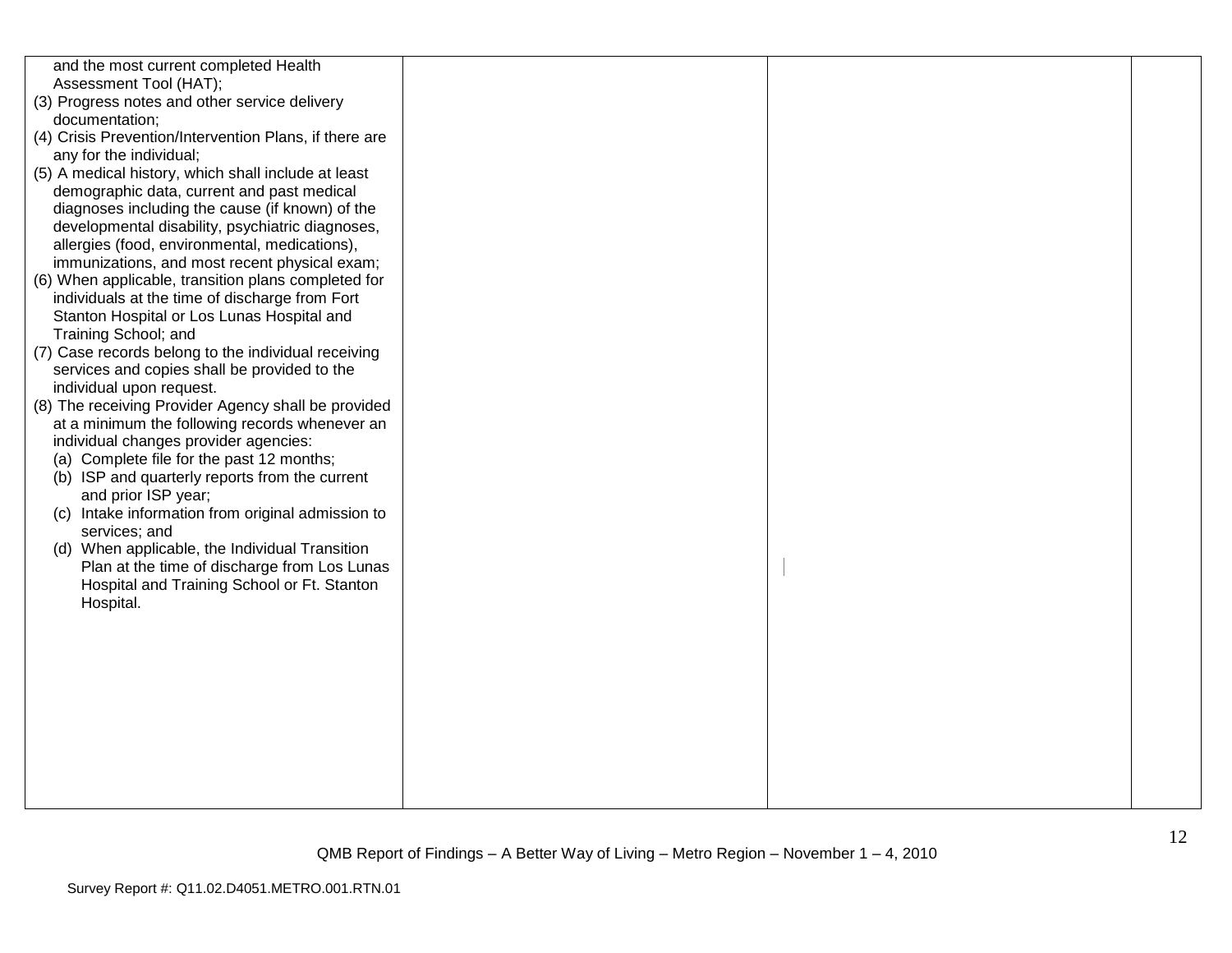| Tag #1A09 Medication Delivery (MAR) -                                                                      | <b>Scope and Severity Rating: F</b>                  |  |
|------------------------------------------------------------------------------------------------------------|------------------------------------------------------|--|
| <b>Routine Medication</b>                                                                                  |                                                      |  |
| Developmental Disabilities (DD) Waiver Service                                                             | Medication Administration Records (MAR) were         |  |
| Standards effective 4/1/2007                                                                               | reviewed for the months of July, August &            |  |
| <b>CHAPTER 1 II. PROVIDER AGENCY</b>                                                                       | September 2010.                                      |  |
| <b>REQUIREMENTS:</b> The objective of these standards                                                      |                                                      |  |
| is to establish Provider Agency policy, procedure                                                          | Based on record review, 6 of 6 individuals had       |  |
| and reporting requirements for DD Medicaid Waiver                                                          | Medication Administration Records, which             |  |
| program. These requirements apply to all such                                                              | contained missing medications entries and/or         |  |
| Provider Agency staff, whether directly employed or<br>subcontracting with the Provider Agency. Additional | other errors:                                        |  |
| Provider Agency requirements and personnel                                                                 | Individual #1                                        |  |
| qualifications may be applicable for specific service                                                      | July, August and September 2010                      |  |
| standards.                                                                                                 | As indicated by the Medication Administration        |  |
| Е.<br><b>Medication Delivery: Provider Agencies</b>                                                        | Records the individual is to take Ferrous Sulfate    |  |
| that provide Community Living, Community                                                                   | 325mg (3 times daily). According to the              |  |
| Inclusion or Private Duty Nursing services shall                                                           | Physician's Orders, Ferrous Sulfate 325 mg           |  |
| have written policies and procedures regarding                                                             | was discontinued June 10, 2010. Medication           |  |
| medication(s) delivery and tracking and reporting of                                                       | Administration Record & Physician's Orders do        |  |
| medication errors in accordance with DDSD                                                                  | not match.                                           |  |
| Medication Assessment and Delivery Policy and                                                              |                                                      |  |
| Procedures, the Board of Nursing Rules and Board                                                           | Individual #2                                        |  |
| of Pharmacy standards and regulations.                                                                     | July and August 2010                                 |  |
|                                                                                                            | Medication Administration Records did not            |  |
| (2) When required by the DDSD Medication                                                                   | contain the diagnosis for which the medication       |  |
| Assessment and Delivery Policy, Medication                                                                 | is prescribed:                                       |  |
| Administration Records (MAR) shall be maintained                                                           | • Ibuprofen 100 mg (1 time daily)                    |  |
| and include:                                                                                               | • Tylenol 80 mg (2 times daily)                      |  |
| (a) The name of the individual, a transcription of<br>the physician's written or licensed health care      | • Maalox 4occ with Benadryl 20cc with viscous        |  |
| provider's prescription including the brand                                                                | Lidocaine 10cc (2 times daily)                       |  |
| and generic name of the medication,                                                                        | • Zyrtec 10 mg (1 time daily)                        |  |
| diagnosis for which the medication is                                                                      | Individual #3                                        |  |
| prescribed;                                                                                                | July, August and September 2010                      |  |
| (b) Prescribed dosage, frequency and                                                                       | As indicated by the Medication Administration        |  |
| method/route of administration, times and                                                                  | Records the individual is to take Lexapro 20mg       |  |
| dates of administration;                                                                                   | (1 time daily) and Lexapro 10 mg (1 time daily).     |  |
| (c) Initials of the individual administering or                                                            | According to the Physician's Orders, Lexapro         |  |
| assisting with the medication;                                                                             | 20 mg (1 + $\frac{1}{2}$ P.O time daily) was ordered |  |
| (d) Explanation of any medication irregularity;                                                            | March 29, 2010. Medication Administration            |  |
| (e) Documentation of any allergic reaction or                                                              | Record & Physician's Orders do not match.            |  |
| adverse medication effect; and                                                                             |                                                      |  |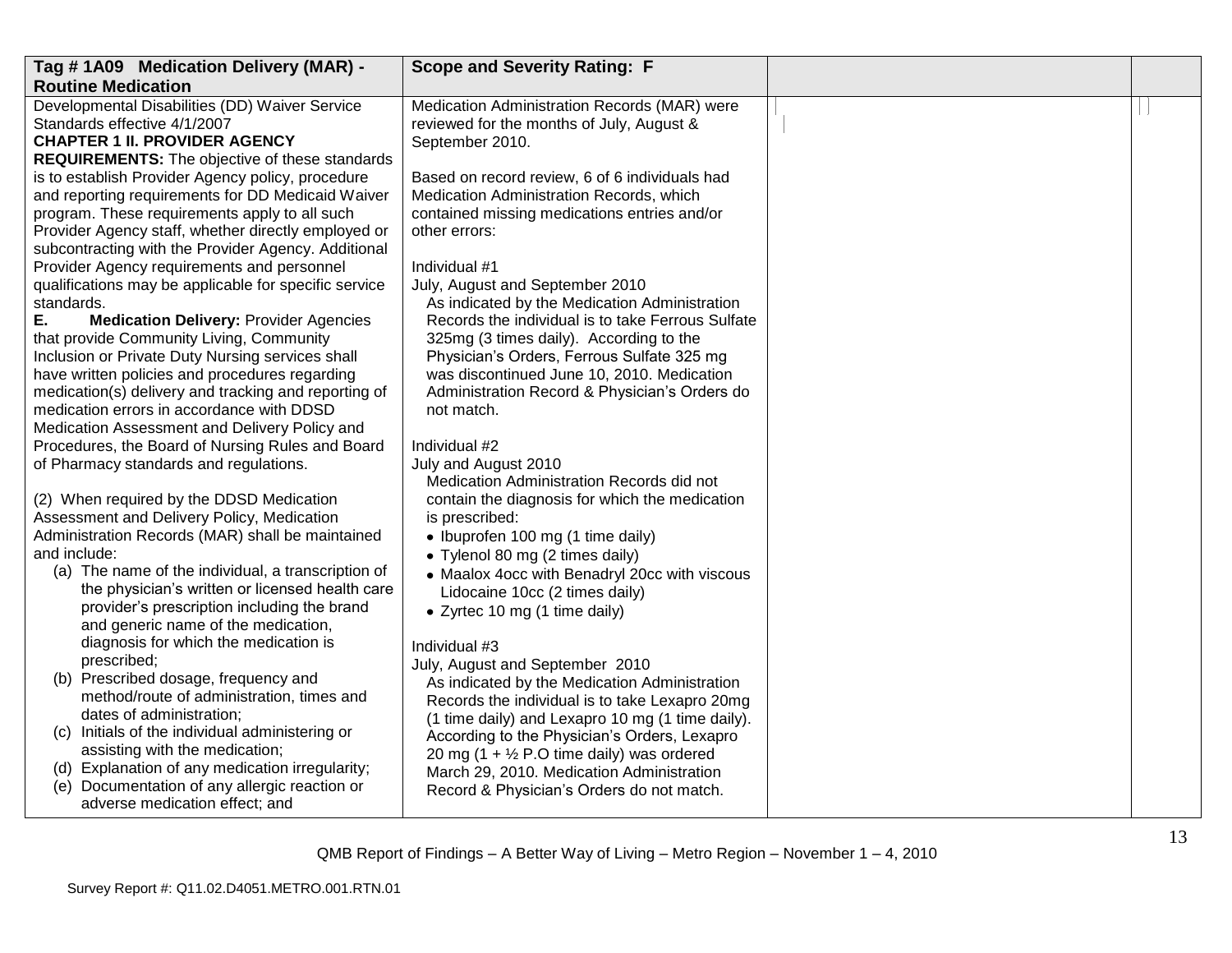| (f)<br>For PRN medication, an explanation for the   | Medication Administration Records contain the        |  |
|-----------------------------------------------------|------------------------------------------------------|--|
| use of the PRN medication shall include             | following medications. No Physician's Orders         |  |
| observable signs/symptoms or                        |                                                      |  |
|                                                     | were found for the following medications:            |  |
| circumstances in which the medication is to         | • Trifluoperazine 1 mg (2 times daily)               |  |
| be used, and documentation of effectiveness         |                                                      |  |
| of PRN medication administered.                     |                                                      |  |
| (3) The Provider Agency shall also maintain a       | Medication Administration Records contained          |  |
| signature page that designates the full name that   | missing entries. No documentation found              |  |
| corresponds to each initial used to document        | indicating reason for missing entries:               |  |
| administered or assisted delivery of each dose;     | • Macrobid 1 (1 time daily) – Blank $9/13$ , 14, 15, |  |
| (4) MARs are not required for individuals           | 16 & 17                                              |  |
| participating in Independent Living who self-       |                                                      |  |
| administer their own medications;                   | • Bactrim DS 800 mg (2 times daily) - Blank          |  |
| (5) Information from the prescribing pharmacy       |                                                      |  |
| regarding medications shall be kept in the home and | 9/1, 2, 3, 4,5, 6, 7, 8, 9, 10, 11, 12, 13, 14, 15,  |  |
| community inclusion service locations and shall     | 16, 17, 18, 19, 20, 21, 22, 23, 24, 25, 26, 27,      |  |
|                                                     | 28, 29 & 30 (8:00 AM & PM)                           |  |
| include the expected desired outcomes of            |                                                      |  |
| administrating the medication, signs and symptoms   | Individual #4                                        |  |
| of adverse events and interactions with other       | <b>July 2010</b>                                     |  |
| medications;                                        | Medication Administration Records contained          |  |
|                                                     | missing entries. No documentation found              |  |
| NMAC 16.19.11.8 MINIMUM STANDARDS:                  | indicating reason for missing entries:               |  |
| A. MINIMUM STANDARDS FOR THE                        | • Check Blood Sugar Levels (2 times daily) -         |  |
| DISTRIBUTION, STORAGE, HANDLING AND                 | Blank 7/1, 2, 3, 6, 9, 17, 20, 22, 27 & 31 (6:00     |  |
| RECORD KEEPING OF DRUGS:                            | PM)                                                  |  |
|                                                     |                                                      |  |
| (d) The facility shall have a Medication            | • Hold Clonidine (2 times daily) - Blank 7/1         |  |
| Administration Record (MAR) documenting             | (8:00 AM)                                            |  |
| medication administered to residents, including     |                                                      |  |
| over-the-counter medications. This                  | • Hold Clonidine (2 times daily) – Blank $7/1$ , 2,  |  |
| documentation shall include:                        | 36, 9, 17, 20, 22, 27 & 31 (8:00 PM)                 |  |
| Name of resident;<br>(i)                            |                                                      |  |
| Date given;<br>(ii)                                 | Medication Administration Records did not            |  |
| Drug product name;<br>(iii)                         | contain the diagnosis for which the medication       |  |
| Dosage and form;<br>(iv)                            |                                                      |  |
| Strength of drug;<br>(v)                            | is prescribed:                                       |  |
| (vi) Route of administration;                       | • Clonidine 0.2 mg (2 times daily)                   |  |
| (vii) How often medication is to be taken;          |                                                      |  |
| (viii) Time taken and staff initials;               | August 2010                                          |  |
| Dates when the medication is discontinued<br>(ix)   | Medication Administration Records contained          |  |
| or changed;                                         | missing entries. No documentation found              |  |
| The name and initials of all staff<br>(X)           | indicating reason for missing entries:               |  |
|                                                     | • Check Blood Sugar Levels (2 times daily) -         |  |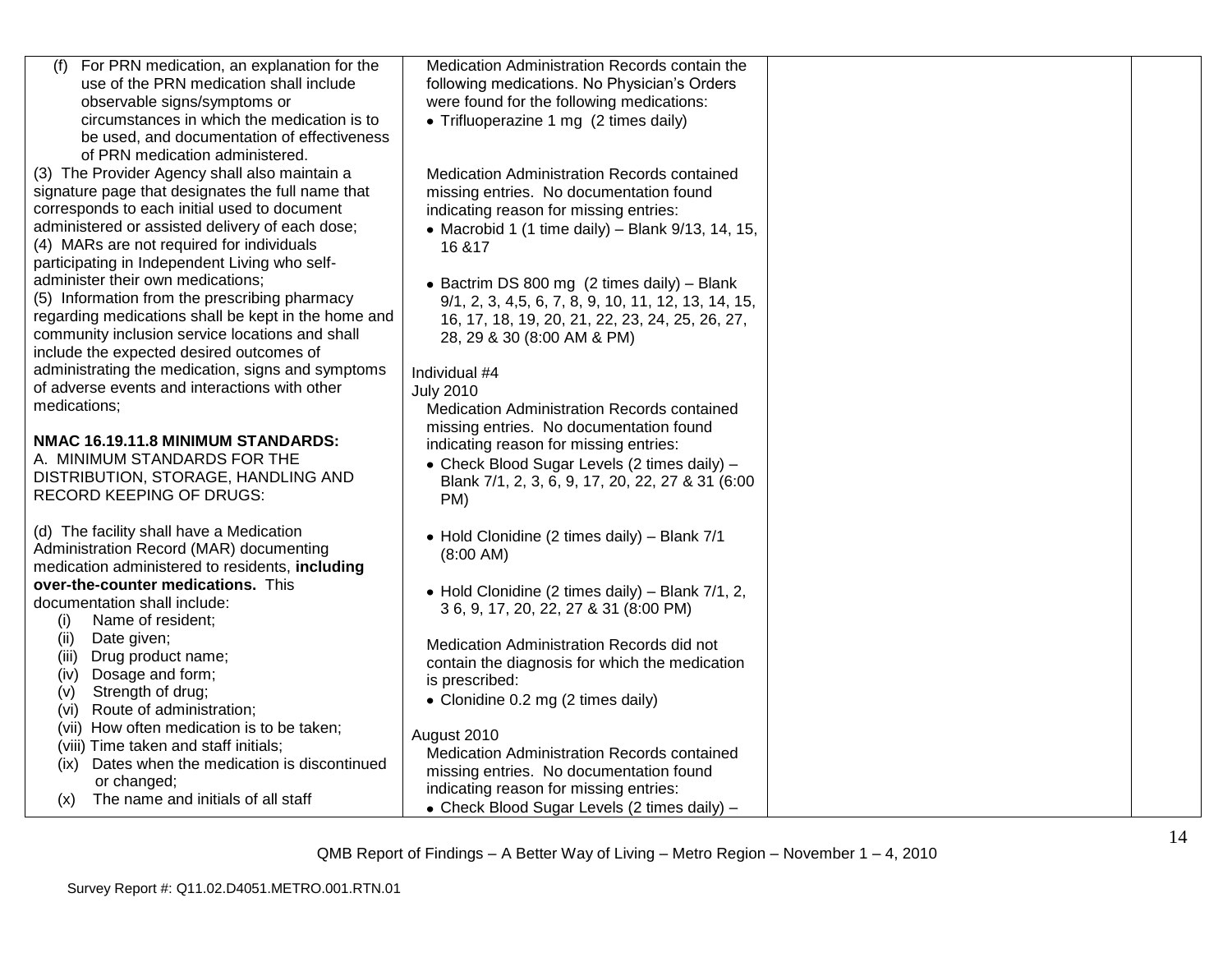| administering medications.                                                                                                                                                                | Blank 8/2 (8:00 AM)                                                                                                                                                                                                         |  |
|-------------------------------------------------------------------------------------------------------------------------------------------------------------------------------------------|-----------------------------------------------------------------------------------------------------------------------------------------------------------------------------------------------------------------------------|--|
| <b>Model Custodial Procedure Manual</b><br><b>D. Administration of Drugs</b><br>Unless otherwise stated by practitioner, patients will                                                    | • Hold Clonidine (2 times daily) - Blank 8/2<br>$(8:00 \text{ AM})$                                                                                                                                                         |  |
| not be allowed to administer their own medications.<br>Document the practitioner's order authorizing the<br>self-administration of medications.                                           | • Hold Clonidine (2 times daily) - Blank 8/28<br>$(6:00 \text{ PM})$                                                                                                                                                        |  |
| All PRN (As needed) medications shall have<br>complete detail instructions regarding the<br>administering of the medication. This shall include:<br>symptoms that indicate the use of the | Medication Administration Records contain the<br>following medications. No Physician's Orders<br>were found for the following medications:<br>• Hold Clonidine (2 times daily)                                              |  |
| ➤<br>medication,<br>exact dosage to be used, and<br>➤                                                                                                                                     | • Clonidine 0.2 mg (2 times daily)                                                                                                                                                                                          |  |
| the exact amount to be used in a 24 hour<br>➤<br>period.                                                                                                                                  | • Risperidone 3 mg (1 time daily)                                                                                                                                                                                           |  |
|                                                                                                                                                                                           | • Trazodone 100 mg (1 time daily)                                                                                                                                                                                           |  |
|                                                                                                                                                                                           | Medication Administration Records contained<br>missing entries. No documentation found<br>indicating reason for missing entries:<br>• Trazodone 100 mg (1 times daily) – Blank $8/9$<br>& 30                                |  |
|                                                                                                                                                                                           | September 2010<br>Medication Administration Records contained<br>missing entries. No documentation found<br>indicating reason for missing entries:<br>• Check Blood Sugar Levels (2 times daily) -<br>Blank 09/26 (8:00 AM) |  |
|                                                                                                                                                                                           | • Hold Clonidine (2 times daily) - Blank 09/26<br>$(8:00 \text{ AM})$                                                                                                                                                       |  |
|                                                                                                                                                                                           | Medication Administration Records contain the<br>following medications. No Physician's Orders<br>were found for the following medications:<br>• Hold Clonidine (2 times daily)                                              |  |
|                                                                                                                                                                                           | • Clonidine 0.2 mg (2 times daily)                                                                                                                                                                                          |  |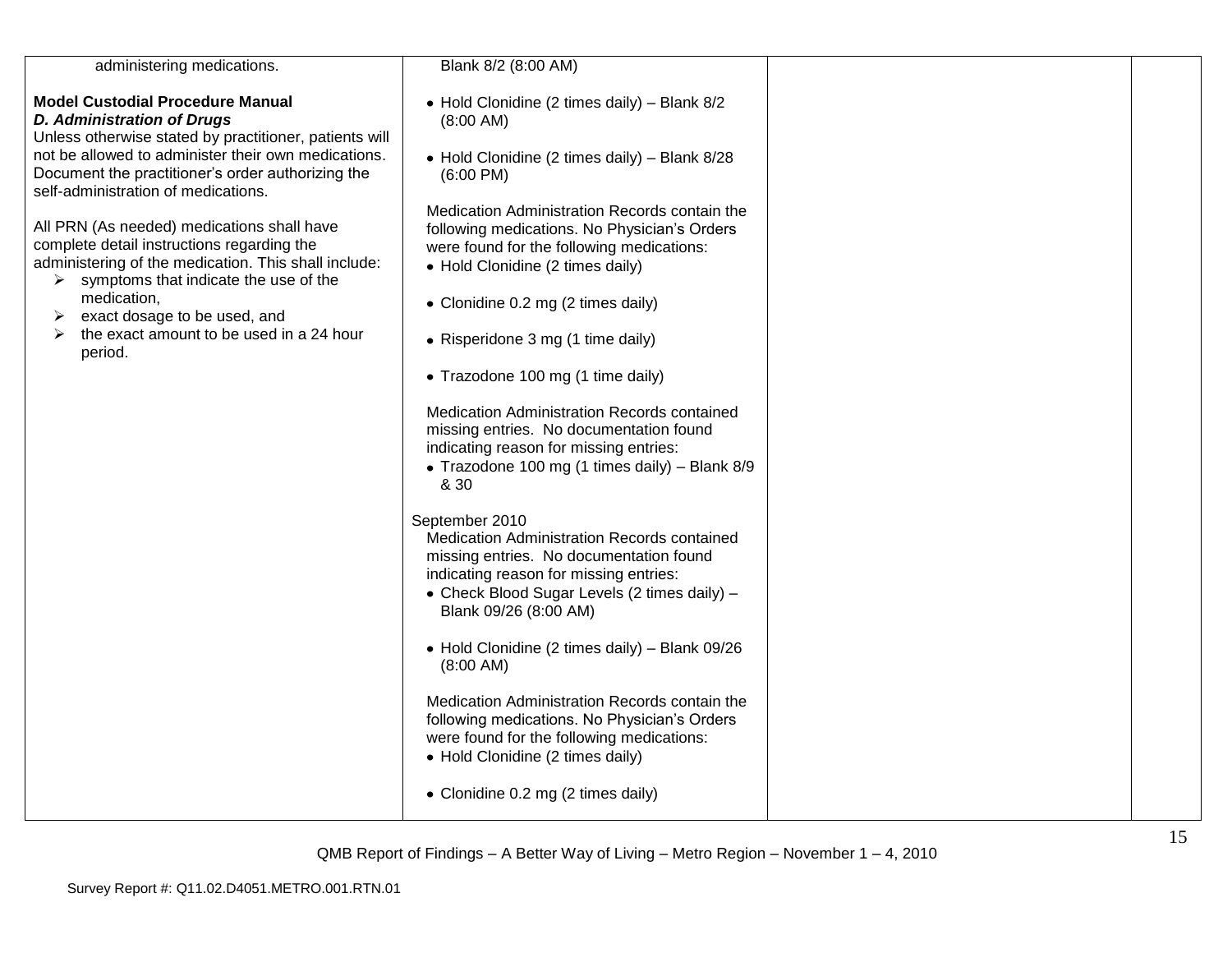| • Risperidone 2 mg (1 time daily)                                                                                                                                                                                                                                                                                                                                                  |  |
|------------------------------------------------------------------------------------------------------------------------------------------------------------------------------------------------------------------------------------------------------------------------------------------------------------------------------------------------------------------------------------|--|
| • Trazodone 100 mg (1 time daily)                                                                                                                                                                                                                                                                                                                                                  |  |
| Individual #5<br>July and August 2010<br>Medication Administration Records contain the<br>following medications. No Physician's Orders<br>were found for the following medications:<br>• Clonazepam 0.25 mg (1 times daily)<br>Medication Administration Records did not<br>contain the diagnosis for which the medication<br>is prescribed:<br>• Clonidine 0.2 mg (2 times daily) |  |
| Individual #6<br><b>July 2010</b><br>Medication Administration Records contained<br>missing entries. No documentation found<br>indicating reason for missing entries:<br>• Cephalexin 500 mg (4 times daily) - Blank<br>7/24 & 25 (12:00 PM)                                                                                                                                       |  |
| August 2010<br>Medication Administration Records contained<br>missing entries. No documentation found<br>indicating reason for missing entries:<br>• Thorazine 50 mg (1 time daily) - Blank 8/9 &<br>30 (12:00 PM)                                                                                                                                                                 |  |
| September 2010<br>Medication Administration Records contained<br>missing entries. No documentation found<br>indicating reason for missing entries:<br>• Thorazine 50 mg (1 time daily) - Blank 9/7 &<br>9 (12:00 PM)                                                                                                                                                               |  |
|                                                                                                                                                                                                                                                                                                                                                                                    |  |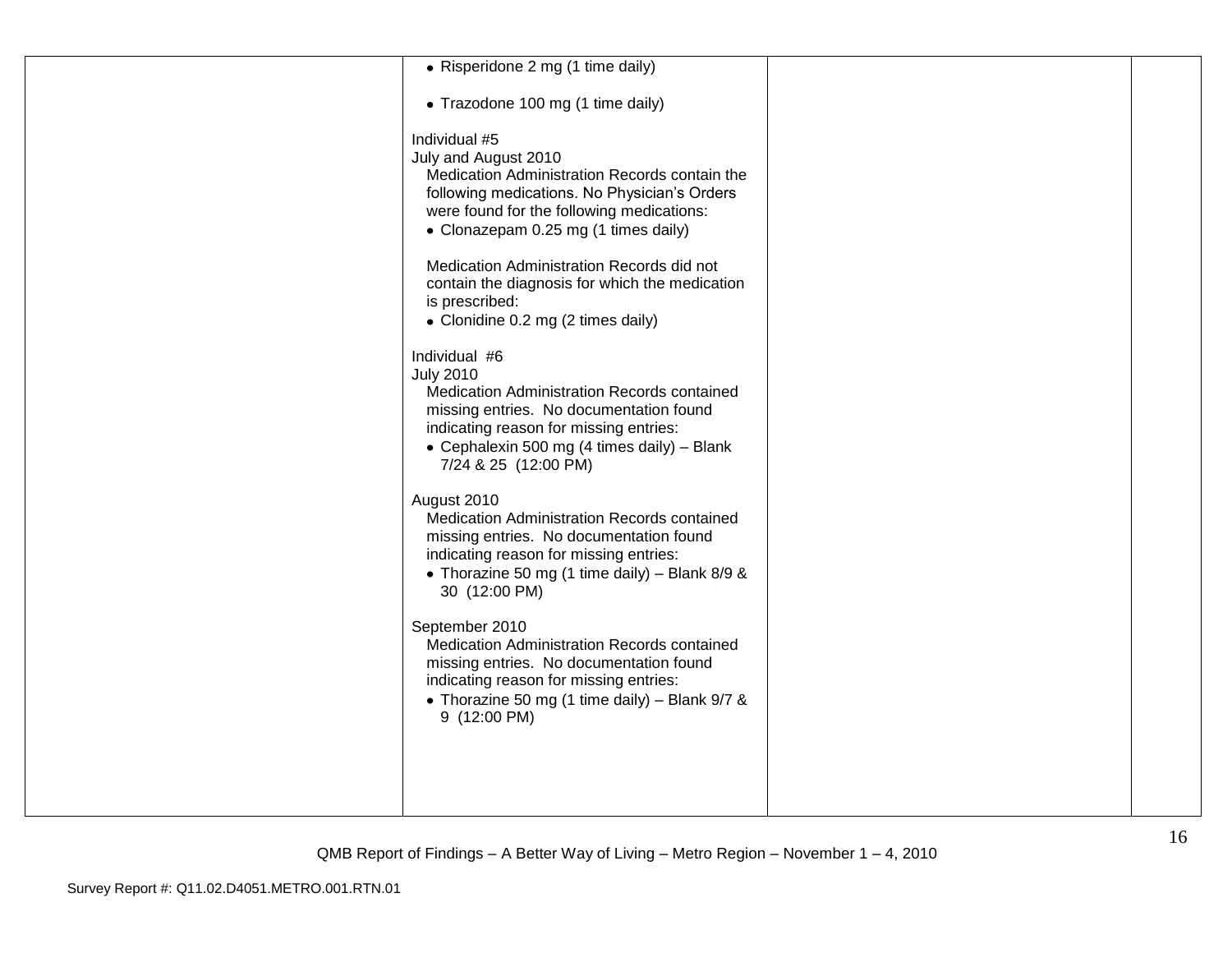| Tag #1A09.1 Medication Delivery - PRN                                                                                                                                                                                                                                                                                                                                                                                                           | <b>Scope and Severity Rating: E</b>                                                                                                                                                                                                                 |  |
|-------------------------------------------------------------------------------------------------------------------------------------------------------------------------------------------------------------------------------------------------------------------------------------------------------------------------------------------------------------------------------------------------------------------------------------------------|-----------------------------------------------------------------------------------------------------------------------------------------------------------------------------------------------------------------------------------------------------|--|
| <b>Medication</b>                                                                                                                                                                                                                                                                                                                                                                                                                               |                                                                                                                                                                                                                                                     |  |
| Developmental Disabilities (DD) Waiver Service<br>Standards effective 4/1/2007<br><b>CHAPTER 1 II. PROVIDER AGENCY</b><br><b>REQUIREMENTS:</b> The objective of these standards<br>is to establish Provider Agency policy, procedure<br>and reporting requirements for DD Medicaid Waiver<br>program. These requirements apply to all such                                                                                                      | Based on record review, the Agency failed to<br>maintain PRN Medication Administration Records<br>which contained all elements required by standard<br>for 2 of 6 Individuals.<br>Individual #2<br>July, August and September 2010                  |  |
| Provider Agency staff, whether directly employed or<br>subcontracting with the Provider Agency. Additional<br>Provider Agency requirements and personnel<br>qualifications may be applicable for specific service<br>standards.                                                                                                                                                                                                                 | Medication Administration Records did not<br>contain the exact amount to be used in a 24<br>hour period:<br>• Zyrtec 5 mg (PRN)                                                                                                                     |  |
| E. Medication Delivery: Provider Agencies that<br>provide Community Living, Community Inclusion or<br>Private Duty Nursing services shall have written<br>policies and procedures regarding medication(s)<br>delivery and tracking and reporting of medication<br>errors in accordance with DDSD Medication<br>Assessment and Delivery Policy and Procedures,<br>the Board of Nursing Rules and Board of Pharmacy                               | • Promethazine 12.5 mg tabs (PRN)<br>Medication Administration Records did not<br>contain the circumstance for which the<br>medication is to be used:<br>• Tylenol 500 mg (PRN)<br>Individual #4                                                    |  |
| standards and regulations.<br>(2) When required by the DDSD Medication<br>Assessment and Delivery Policy, Medication<br>Administration Records (MAR) shall be maintained<br>and include:<br>(a) The name of the individual, a transcription of<br>the physician's written or licensed health care<br>provider's prescription including the brand<br>and generic name of the medication,<br>diagnosis for which the medication is<br>prescribed; | July, August and September 2010<br>Medication Administration Records contain the<br>following medications. No Physician's Orders<br>were found for the following medications:<br>• Glucagon Injection 1 mg (PRN)<br>• Diphenhydram 50 mg caps (PRN) |  |
| (b) Prescribed dosage, frequency and<br>method/route of administration, times and<br>dates of administration;<br>(c) Initials of the individual administering or<br>assisting with the medication;<br>(d) Explanation of any medication irregularity;<br>(e) Documentation of any allergic reaction or<br>adverse medication effect; and                                                                                                        |                                                                                                                                                                                                                                                     |  |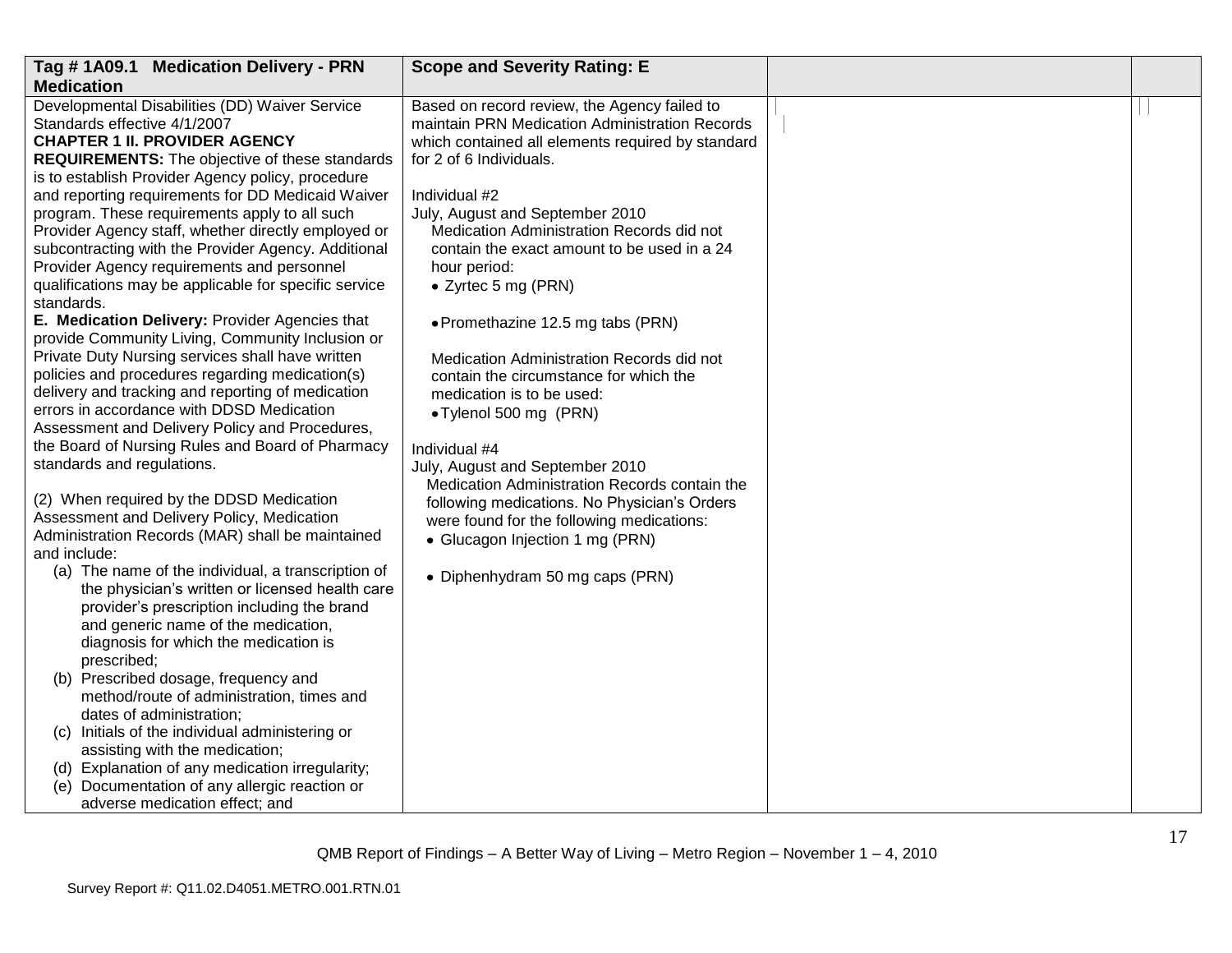| For PRN medication, an explanation for the<br>(f)   |  |  |
|-----------------------------------------------------|--|--|
| use of the PRN medication shall include             |  |  |
| observable signs/symptoms or                        |  |  |
| circumstances in which the medication is to         |  |  |
| be used, and documentation of effectiveness         |  |  |
| of PRN medication administered.                     |  |  |
|                                                     |  |  |
| (3) The Provider Agency shall also maintain a       |  |  |
|                                                     |  |  |
| signature page that designates the full name that   |  |  |
| corresponds to each initial used to document        |  |  |
| administered or assisted delivery of each dose;     |  |  |
|                                                     |  |  |
| (4) MARs are not required for individuals           |  |  |
| participating in Independent Living who self-       |  |  |
| administer their own medications;                   |  |  |
|                                                     |  |  |
| (5) Information from the prescribing pharmacy       |  |  |
| regarding medications shall be kept in the home and |  |  |
| community inclusion service locations and shall     |  |  |
| include the expected desired outcomes of            |  |  |
| administrating the medication, signs and symptoms   |  |  |
| of adverse events and interactions with other       |  |  |
| medications;                                        |  |  |
|                                                     |  |  |
| NMAC 16.19.11.8 MINIMUM STANDARDS:                  |  |  |
| A. MINIMUM STANDARDS FOR THE                        |  |  |
| DISTRIBUTION, STORAGE, HANDLING AND                 |  |  |
| <b>RECORD KEEPING OF DRUGS:</b>                     |  |  |
| (d) The facility shall have a Medication            |  |  |
| Administration Record (MAR) documenting             |  |  |
| medication administered to residents, including     |  |  |
| over-the-counter medications. This                  |  |  |
| documentation shall include:                        |  |  |
| (i)<br>Name of resident;                            |  |  |
| Date given;<br>(ii)                                 |  |  |
| (iii)<br>Drug product name;                         |  |  |
| Dosage and form;<br>(iv)                            |  |  |
| Strength of drug;<br>(v)                            |  |  |
| Route of administration;<br>(vi)                    |  |  |
| (vii) How often medication is to be taken;          |  |  |
| (viii) Time taken and staff initials;               |  |  |
| (ix) Dates when the medication is discontinued      |  |  |
|                                                     |  |  |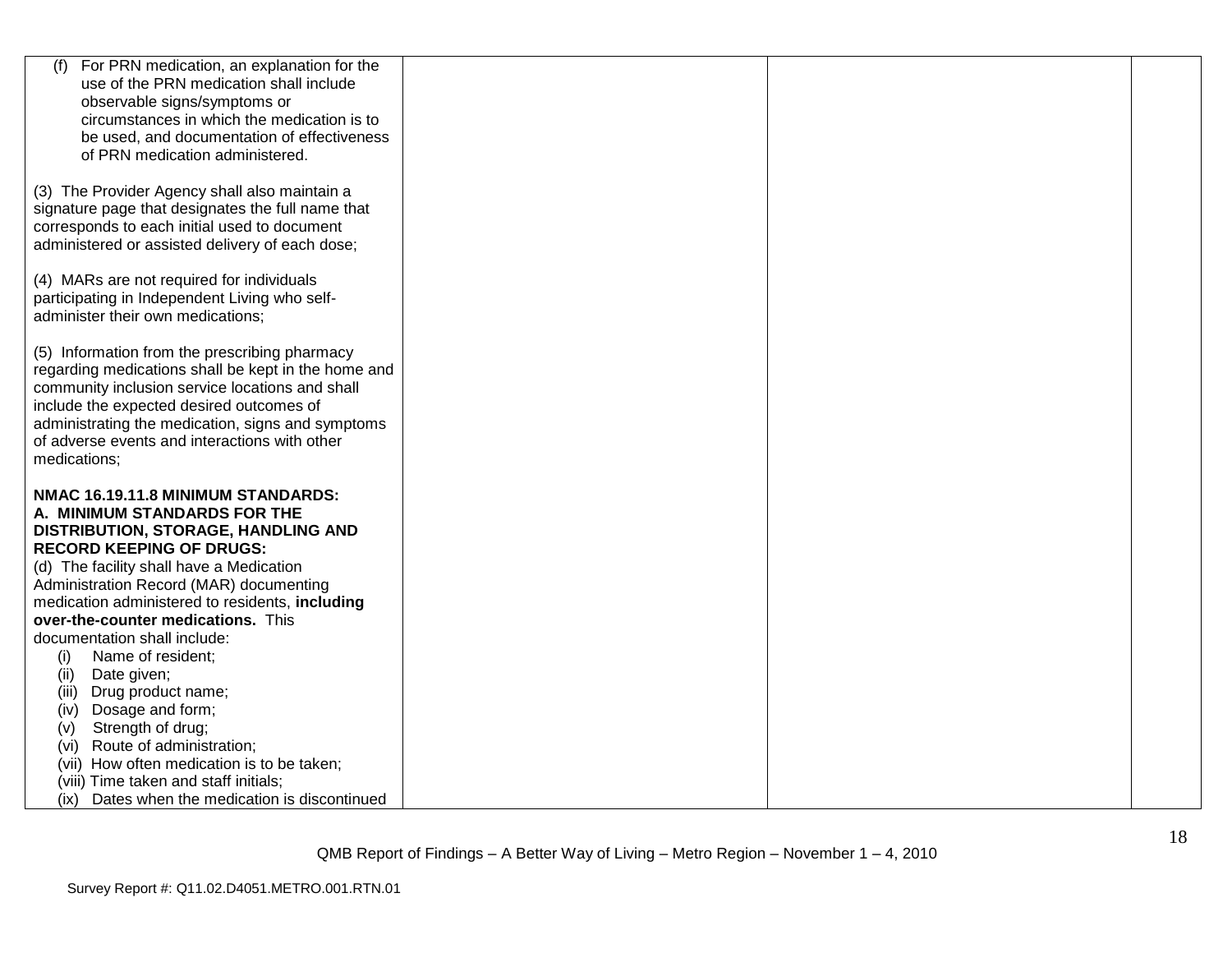| or changed;                                            |  |  |
|--------------------------------------------------------|--|--|
| The name and initials of all staff<br>(x)              |  |  |
| administering medications.                             |  |  |
|                                                        |  |  |
|                                                        |  |  |
| <b>Model Custodial Procedure Manual</b>                |  |  |
| <b>D. Administration of Drugs</b>                      |  |  |
| Unless otherwise stated by practitioner, patients will |  |  |
| not be allowed to administer their own medications.    |  |  |
|                                                        |  |  |
| Document the practitioner's order authorizing the      |  |  |
| self-administration of medications.                    |  |  |
|                                                        |  |  |
| All PRN (As needed) medications shall have             |  |  |
| complete detail instructions regarding the             |  |  |
|                                                        |  |  |
| administering of the medication. This shall include:   |  |  |
| symptoms that indicate the use of the<br>➤             |  |  |
| medication,                                            |  |  |
| exact dosage to be used, and<br>➤                      |  |  |
| the exact amount to be used in a 24 hour               |  |  |
|                                                        |  |  |
| period.                                                |  |  |
|                                                        |  |  |
| <b>Department of Health</b>                            |  |  |
| <b>Developmental Disabilities Supports Division</b>    |  |  |
| (DDSD) Medication Assessment and Delivery              |  |  |
|                                                        |  |  |
| Policy - Eff. November 1, 2006                         |  |  |
| <b>F. PRN Medication</b>                               |  |  |
| 3. Prior to self-administration, self-administration   |  |  |
| with physical assist or assisting with delivery of PRN |  |  |
| medications, the direct support staff must contact     |  |  |
|                                                        |  |  |
| the agency nurse to describe observed symptoms         |  |  |
| and thus assure that the PRN medication is being       |  |  |
| used according to instructions given by the ordering   |  |  |
| PCP. In cases of fever, respiratory distress           |  |  |
| (including coughing), severe pain, vomiting,           |  |  |
| diarrhea, change in responsiveness/level of            |  |  |
|                                                        |  |  |
| consciousness, the nurse must strongly consider        |  |  |
| the need to conduct a face-to-face assessment to       |  |  |
| assure that the PRN does not mask a condition          |  |  |
| better treated by seeking medical attention. This      |  |  |
| does not apply to home based/family living settings    |  |  |
|                                                        |  |  |
| where the provider is related by affinity or by        |  |  |
| consanguinity to the individual.                       |  |  |
|                                                        |  |  |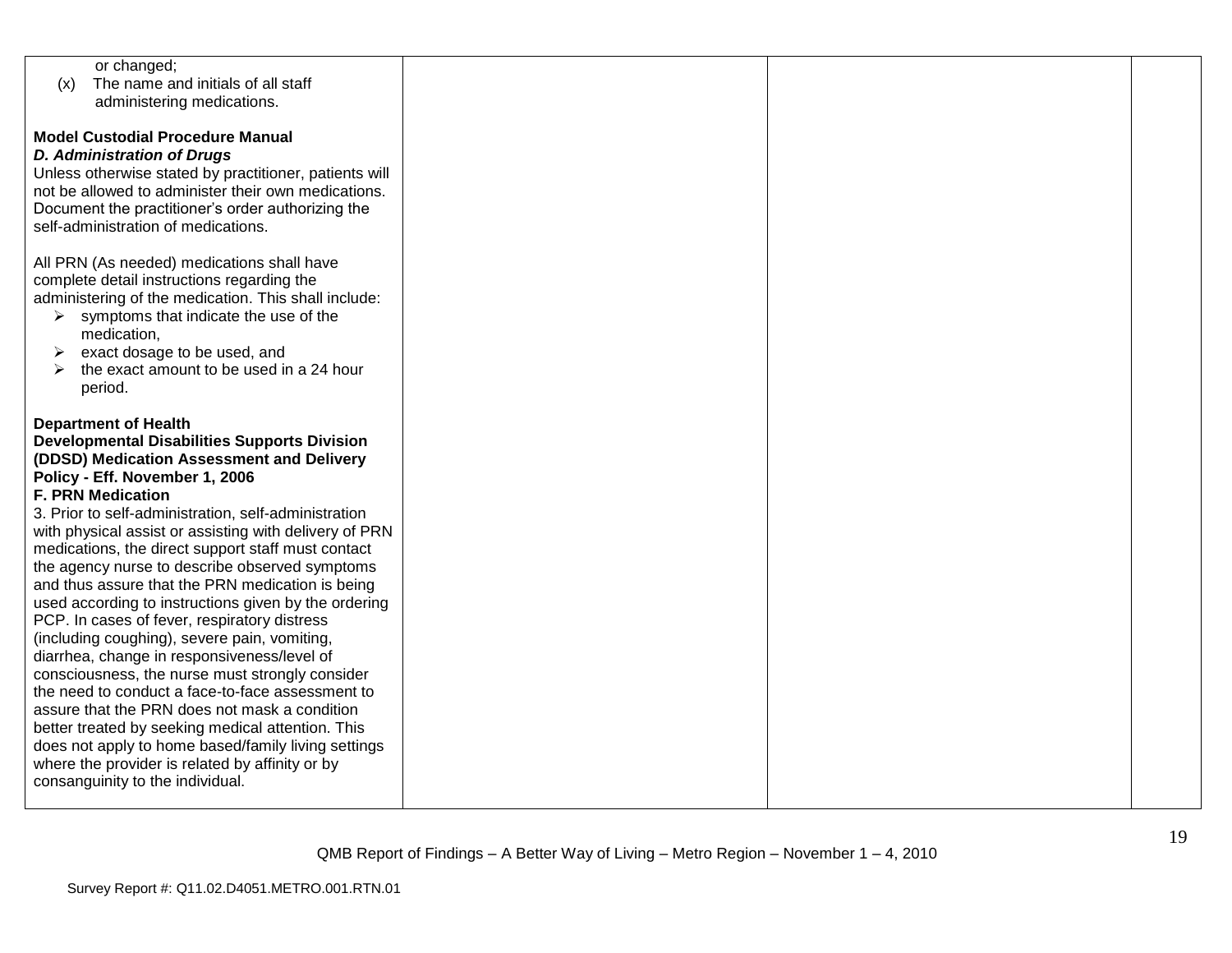| 4. The agency nurse shall review the utilization of<br>PRN medications routinely. Frequent or escalating<br>use of PRN medications must be reported to the<br>PCP and discussed by the Interdisciplinary for<br>changes to the overall support plan (see Section H<br>of this policy).                                                                                                                                                                                                                                                                                                                                                                                                                                                                                                                                                                                                                                                                   |  |  |
|----------------------------------------------------------------------------------------------------------------------------------------------------------------------------------------------------------------------------------------------------------------------------------------------------------------------------------------------------------------------------------------------------------------------------------------------------------------------------------------------------------------------------------------------------------------------------------------------------------------------------------------------------------------------------------------------------------------------------------------------------------------------------------------------------------------------------------------------------------------------------------------------------------------------------------------------------------|--|--|
| H. Agency Nurse Monitoring<br>1. Regardless of the level of assistance with<br>medication delivery that is required by the individual<br>or the route through which the medication is<br>delivered, the agency nurses must monitor the<br>individual's response to the effects of their routine<br>and PRN medications. The frequency and type of<br>monitoring must be based on the nurse's<br>assessment of the individual and consideration of<br>the individual's diagnoses, health status, stability,<br>utilization of PRN medications and level of support<br>required by the individual's condition and the skill<br>level and needs of the direct care staff. Nursing<br>monitoring should be based on prudent nursing<br>practice and should support the safety and<br>independence of the individual in the community<br>setting. The health care plan shall reflect the<br>planned monitoring of the individual's response to<br>medication. |  |  |
| <b>Department of Health Developmental Disabilities</b><br><b>Supports Division (DDSD) - Procedure Title:</b><br><b>Medication Assessment and Delivery Procedure</b><br>Eff Date: November 1, 2006<br>C. 3. Prior to delivery of the PRN, direct support<br>staff must contact the agency nurse to describe<br>observed symptoms and thus assure that the PRN<br>is being used according to instructions given by the<br>ordering PCP. In cases of fever, respiratory distress<br>(including coughing), severe pain, vomiting,<br>diarrhea, change in responsiveness/level of<br>consciousness, the nurse must strongly consider<br>the need to conduct a face-to-face assessment to<br>assure that the PRN does not mask a condition<br>better treated by seeking medical attention.                                                                                                                                                                     |  |  |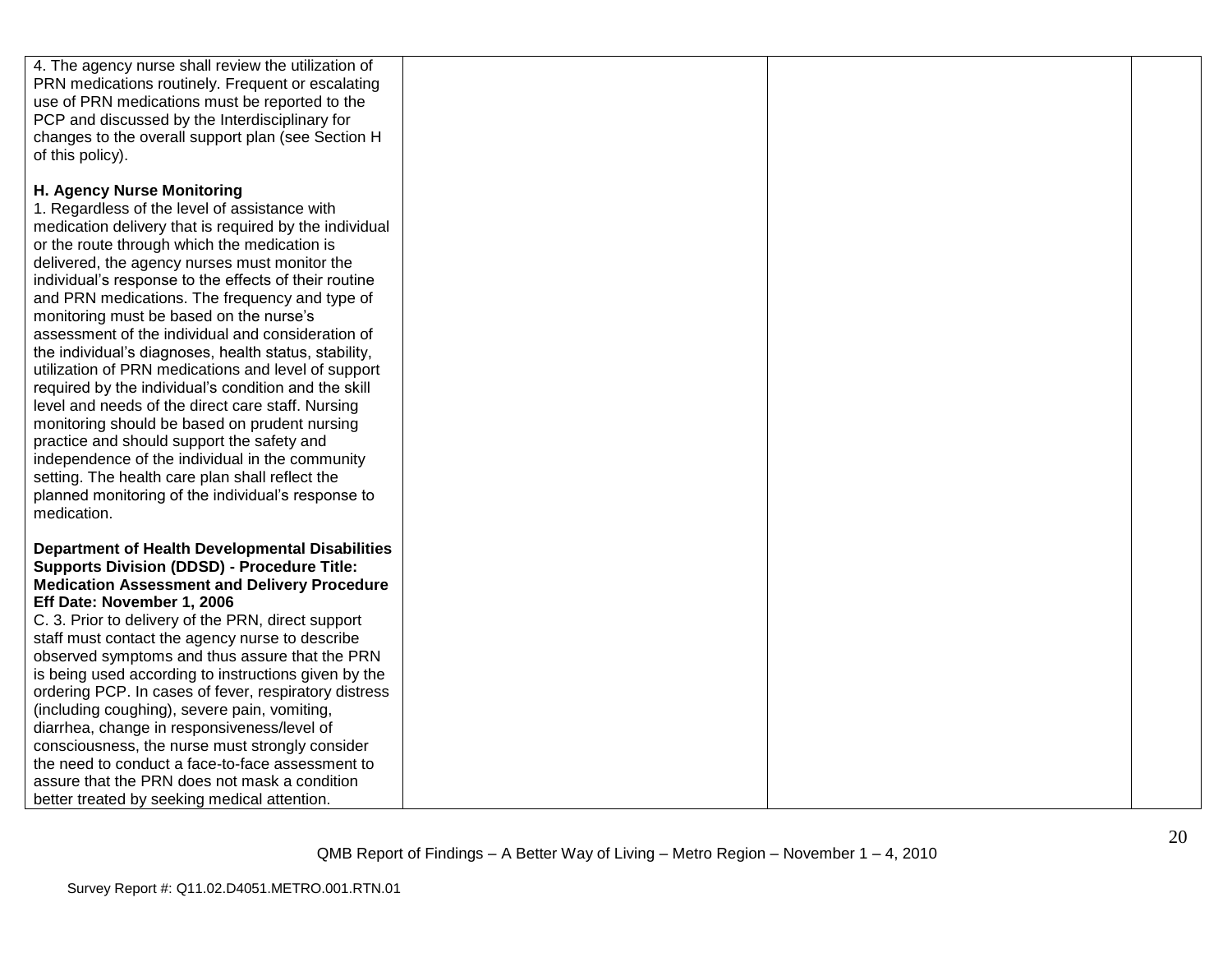| (References: Psychotropic Medication Use Policy,<br>Section D, page 5 Use of PRN Psychotropic<br>Medications; and, Human Rights Committee<br>Requirements Policy, Section B, page 4<br>Interventions Requiring Review and Approval - Use<br>of PRN Medications). |  |  |
|------------------------------------------------------------------------------------------------------------------------------------------------------------------------------------------------------------------------------------------------------------------|--|--|
| a. Document conversation with nurse including all<br>reported signs and symptoms, advice given and<br>action taken by staff.                                                                                                                                     |  |  |
| 4. Document on the MAR each time a PRN<br>medication is used and describe its effect on the<br>individual (e.g., temperature down, vomiting<br>lessened, anxiety increased, the condition is the<br>same, improved, or worsened, etc.).                          |  |  |
|                                                                                                                                                                                                                                                                  |  |  |
|                                                                                                                                                                                                                                                                  |  |  |
|                                                                                                                                                                                                                                                                  |  |  |
|                                                                                                                                                                                                                                                                  |  |  |
|                                                                                                                                                                                                                                                                  |  |  |
|                                                                                                                                                                                                                                                                  |  |  |
|                                                                                                                                                                                                                                                                  |  |  |
|                                                                                                                                                                                                                                                                  |  |  |
|                                                                                                                                                                                                                                                                  |  |  |
|                                                                                                                                                                                                                                                                  |  |  |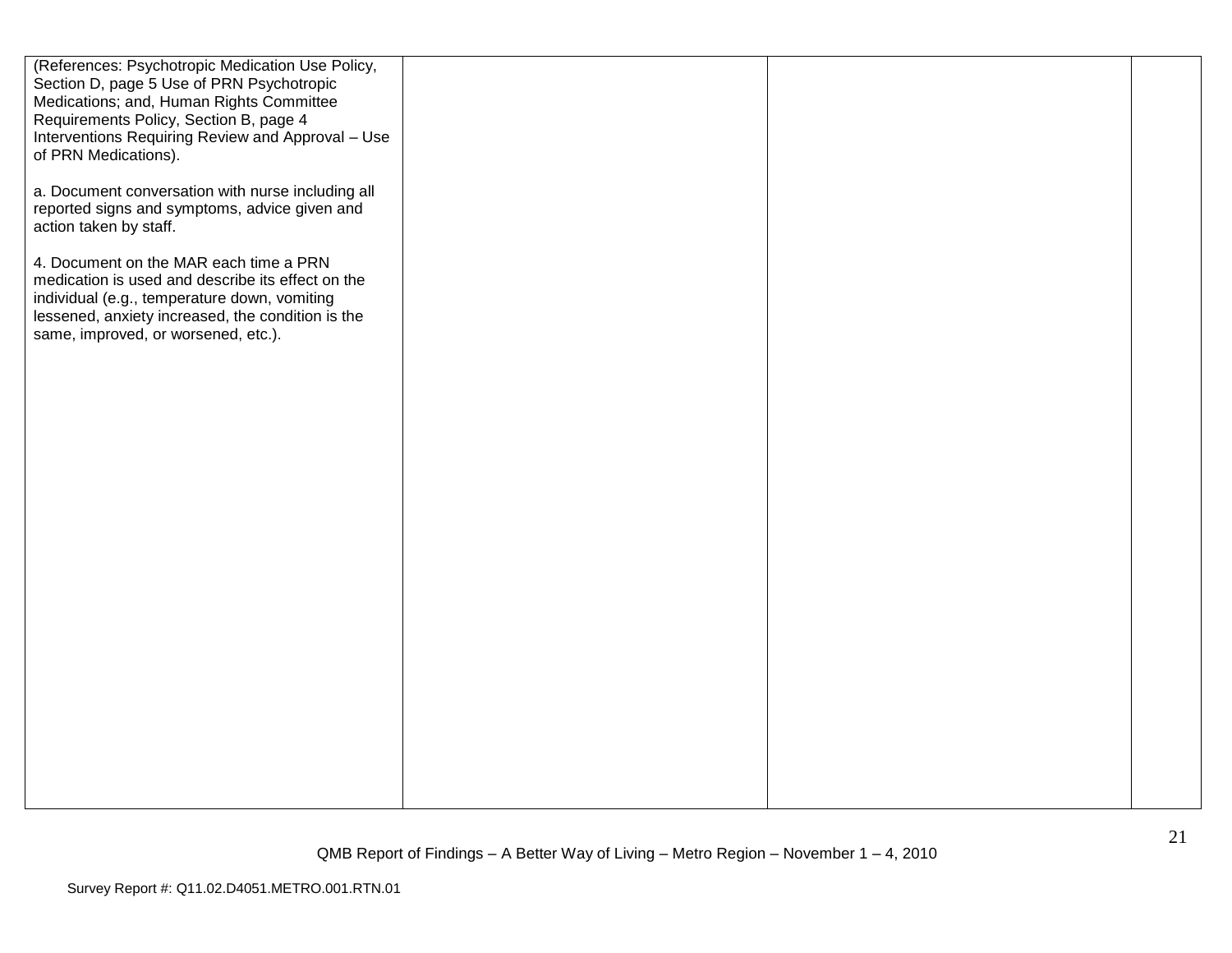| Tag #1A20 DSP Training Documents                                                                | <b>Scope and Severity Rating: D</b>                |  |
|-------------------------------------------------------------------------------------------------|----------------------------------------------------|--|
| Developmental Disabilities (DD) Waiver Service                                                  | Based on record review, the Agency failed to       |  |
| Standards effective 4/1/2007                                                                    | ensure that Orientation and Training requirements  |  |
| <b>CHAPTER 1 IV. GENERAL REQUIREMENTS</b>                                                       | were met for 3 of 59 Direct Service Professionals. |  |
| FOR PROVIDER AGENCY SERVICE                                                                     |                                                    |  |
| PERSONNEL: The objective of this section is to                                                  | Review of Direct Service Professional training     |  |
| establish personnel standards for DD Medicaid                                                   | records found no evidence of the following         |  |
| Waiver Provider Agencies for the following services:                                            | required DOH/DDSD trainings and certification      |  |
| Community Living Supports, Community Inclusion                                                  | being completed:                                   |  |
| Services, Respite, Substitute Care and Personal                                                 |                                                    |  |
| Support Companion Services. These standards                                                     | • First Aid (DSP #41 & 51)                         |  |
| apply to all personnel who provide services, whether                                            |                                                    |  |
| directly employed or subcontracting with the                                                    | • CPR (DSP #41 & 51)                               |  |
| Provider Agency. Additional personnel requirements                                              |                                                    |  |
| and qualifications may be applicable for specific                                               | • Teaching & Support Strategies (DSP #84)          |  |
| service standards.                                                                              |                                                    |  |
| C. Orientation and Training Requirements:                                                       | • Participatory Communication and Choice           |  |
| Orientation and training for direct support staff and                                           | Making (PCCM) (DSP #41)                            |  |
| his or her supervisors shall comply with the                                                    |                                                    |  |
| DDSD/DOH Policy Governing the Training                                                          |                                                    |  |
| Requirements for Direct Support Staff and Internal                                              |                                                    |  |
| Service Coordinators Serving Individuals with                                                   |                                                    |  |
| Developmental Disabilities to include the following:                                            |                                                    |  |
| Each new employee shall receive appropriate<br>(1)                                              |                                                    |  |
| orientation, including but not limited to, all                                                  |                                                    |  |
| policies relating to fire prevention, accident                                                  |                                                    |  |
| prevention, incident management and                                                             |                                                    |  |
| reporting, and emergency procedures; and                                                        |                                                    |  |
| Individual-specific training for each individual<br>(2)                                         |                                                    |  |
| under his or her direct care, as described in the                                               |                                                    |  |
| individual service plan, prior to working alone                                                 |                                                    |  |
| with the individual.                                                                            |                                                    |  |
| <b>Department of Health (DOH)</b>                                                               |                                                    |  |
| <b>Developmental Disabilities Supports Division</b>                                             |                                                    |  |
| (DDSD) Policy - Policy Title: Training                                                          |                                                    |  |
| <b>Requirements for Direct Service Agency Staff</b><br>Policy - Eff. March 1, 2007 - II. POLICY |                                                    |  |
| <b>STATEMENTS:</b>                                                                              |                                                    |  |
|                                                                                                 |                                                    |  |
| A. Individuals shall receive services from competent                                            |                                                    |  |
| and qualified staff.                                                                            |                                                    |  |
| B. Staff shall complete individual-specific (formerly                                           |                                                    |  |
| known as "Addendum B") training requirements in                                                 |                                                    |  |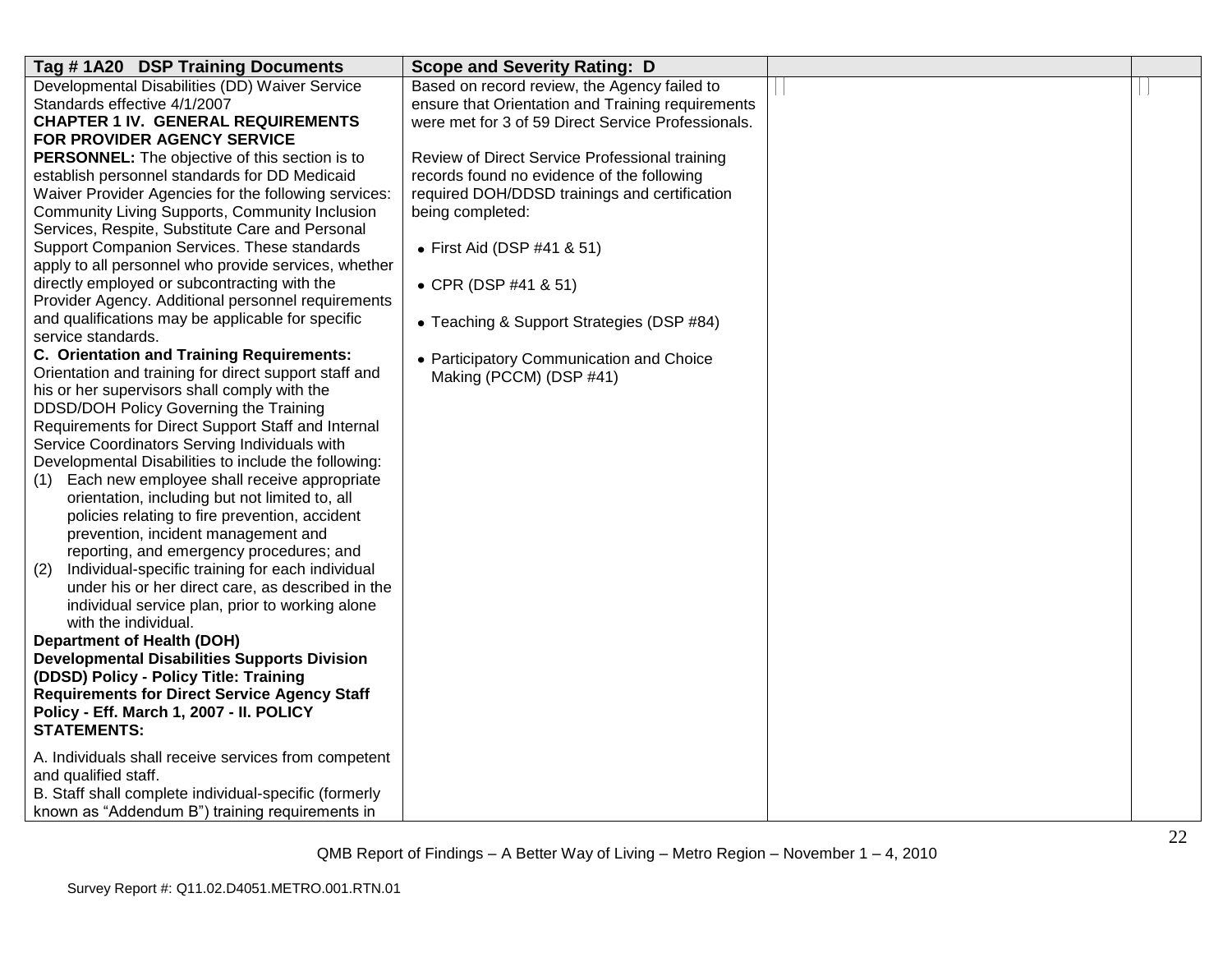| accordance with the specifications described in the   |  |  |
|-------------------------------------------------------|--|--|
| individual service plan (ISP) of each individual      |  |  |
| served.                                               |  |  |
| C. Staff shall complete training on DOH-approved      |  |  |
| incident reporting procedures in accordance with 7    |  |  |
| NMAC 1.13.                                            |  |  |
| D. Staff providing direct services shall complete     |  |  |
| training in universal precautions on an annual basis. |  |  |
| The training materials shall meet Occupational        |  |  |
| Safety and Health Administration (OSHA)               |  |  |
| requirements.                                         |  |  |
| E. Staff providing direct services shall maintain     |  |  |
| certification in first aid and CPR. The training      |  |  |
| materials shall meet OSHA requirements/guidelines.    |  |  |
| F. Staff who may be exposed to hazardous              |  |  |
| chemicals shall complete relevant training in         |  |  |
| accordance with OSHA requirements.                    |  |  |
| G. Staff shall be certified in a DDSD-approved        |  |  |
| behavioral intervention system (e.g., Mandt, CPI)     |  |  |
| before using physical restraint techniques. Staff     |  |  |
| members providing direct services shall maintain      |  |  |
| certification in a DDSD-approved behavioral           |  |  |
| intervention system if an individual they support has |  |  |
| a behavioral crisis plan that includes the use of     |  |  |
| physical restraint techniques.                        |  |  |
| H. Staff shall complete and maintain certification in |  |  |
| a DDSD-approved medication course in accordance       |  |  |
| with the DDSD Medication Delivery Policy M-001.       |  |  |
| I. Staff providing direct services shall complete     |  |  |
| safety training within the first thirty (30) days of  |  |  |
| employment and before working alone with an           |  |  |
| individual receiving services.                        |  |  |
|                                                       |  |  |
|                                                       |  |  |
|                                                       |  |  |
|                                                       |  |  |
|                                                       |  |  |
|                                                       |  |  |
|                                                       |  |  |
|                                                       |  |  |
|                                                       |  |  |
|                                                       |  |  |
|                                                       |  |  |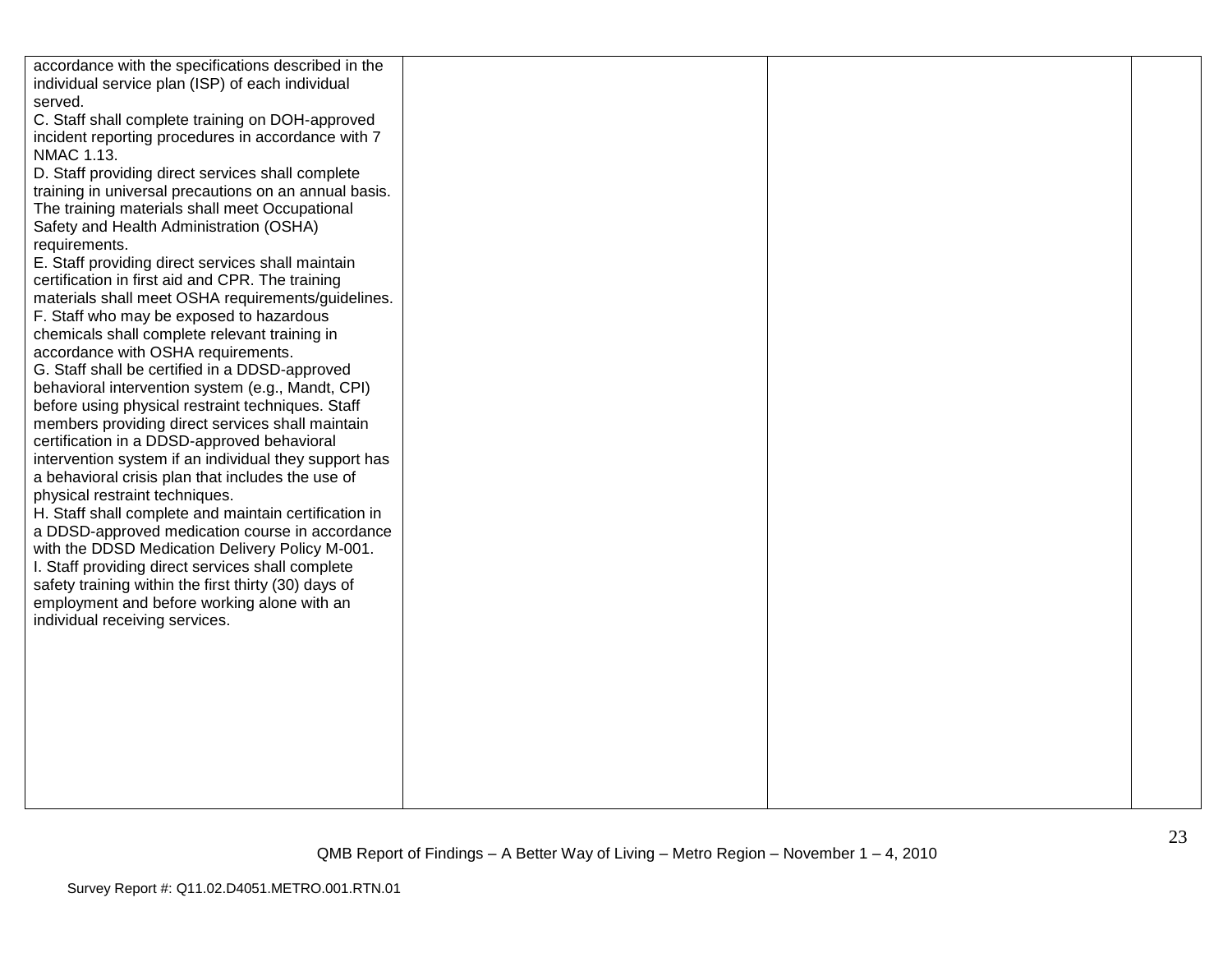| Tag #1A26 (CoP) COR / EAR                               | <b>Scope and Severity Rating: E</b>                         |  |
|---------------------------------------------------------|-------------------------------------------------------------|--|
| NMAC 7.1.12.8 REGISTRY ESTABLISHED;                     | Based on record review, the Agency failed to                |  |
| PROVIDER INQUIRY REQUIRED: Upon the                     | maintain documentation in the employee's                    |  |
| effective date of this rule, the department has         | personnel records that evidenced inquiry to the             |  |
| established and maintains an accurate and               | Employee Abuse Registry prior to employment for             |  |
| complete electronic registry that contains the name,    | 12 of 61 Agency Personnel.                                  |  |
| date of birth, address, social security number, and     |                                                             |  |
| other appropriate identifying information of all        | The following Agency Personnel records                      |  |
| persons who, while employed by a provider, have         | contained evidence that indicated the                       |  |
| been determined by the department, as a result of       | <b>Employee Abuse Registry was completed after</b>          |  |
| an investigation of a complaint, to have engaged in     | hire:                                                       |  |
| a substantiated registry-referred incident of abuse,    |                                                             |  |
| neglect or exploitation of a person receiving care or   | $\bullet$ #42 - Date of hire 08/01/2006. Completed          |  |
| services from a provider. Additions and updates to      | 01/22/2007.                                                 |  |
| the registry shall be posted no later than two (2)      |                                                             |  |
| business days following receipt. Only department        | $*$ #45 - Date of hire 09/13/2006. Completed                |  |
| staff designated by the custodian may access,           | 10/24/2006.                                                 |  |
| maintain and update the data in the registry.           |                                                             |  |
| А.<br>Provider requirement to inquire of                | $\bullet$ #55 - Date of hire 11/26/2007. Completed          |  |
| registry. A provider, prior to employing or             | 11/29/2007.                                                 |  |
| contracting with an employee, shall inquire of the      |                                                             |  |
| registry whether the individual under consideration     | $\bullet$ #57 - Date of hire 08/02/2007. Completed          |  |
| for employment or contracting is listed on the          | 08/29/2007.                                                 |  |
| registry.                                               |                                                             |  |
| <b>B.</b><br>Prohibited employment. A provider may      | $\bullet$ #62 - Date of hire 02/02/2008. Completed          |  |
| not employ or contract with an individual to be an      | 02/26/2008.                                                 |  |
| employee if the individual is listed on the registry as |                                                             |  |
| having a substantiated registry-referred incident of    | $\bullet$ #76 - Date of hire 07/31/2007. Completed          |  |
| abuse, neglect or exploitation of a person receiving    | 08/29/2007.                                                 |  |
| care or services from a provider.                       |                                                             |  |
| Documentation of inquiry to registry.<br>D.             | • #77 - Date of hire 09/13/2006. Completed                  |  |
| The provider shall maintain documentation in the        | 10/24/2006.                                                 |  |
| employee's personnel or employment records that         |                                                             |  |
| evidences the fact that the provider made an inquiry    | $*$ #78 - Date of hire 03/29/2006. Completed                |  |
| to the registry concerning that employee prior to       | 04/12/2006.                                                 |  |
| employment. Such documentation must include             |                                                             |  |
| evidence, based on the response to such inquiry         |                                                             |  |
| received from the custodian by the provider, that the   | $*$ #80 - Date of hire 07/10/2007. Completed<br>08/29/2007. |  |
| employee was not listed on the registry as having a     |                                                             |  |
| substantiated registry-referred incident of abuse,      |                                                             |  |
| neglect or exploitation.                                | $\bullet$ #90 - Date of hire 01/23/2006. Completed          |  |
| E.<br>Documentation for other staff. With               | 11/04/2010.                                                 |  |
|                                                         |                                                             |  |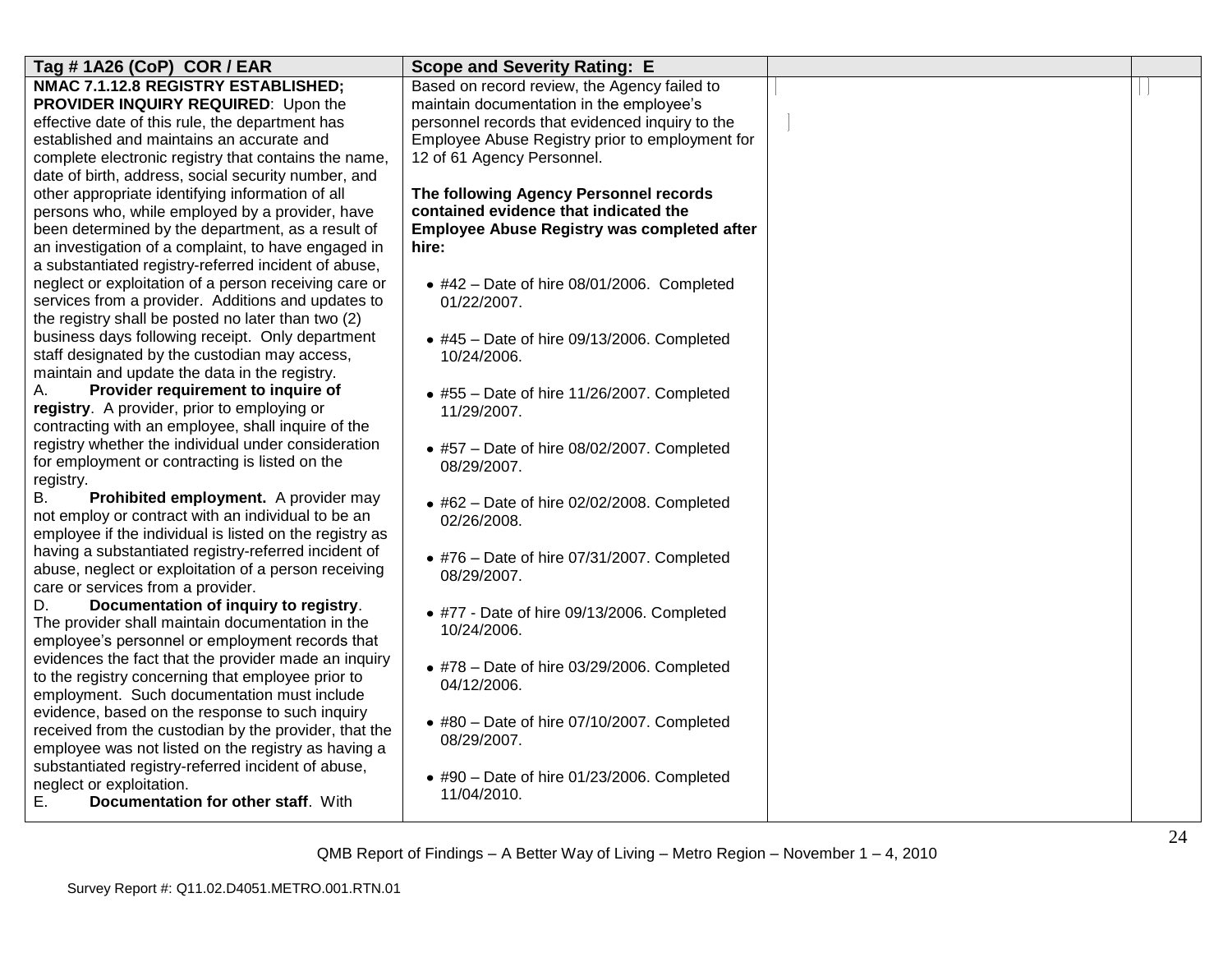| respect to all employed or contracted individuals<br>providing direct care who are licensed health care<br>professionals or certified nurse aides, the provider<br>shall maintain documentation reflecting the<br>individual's current licensure as a health care<br>professional or current certification as a nurse aide.<br><b>Consequences of noncompliance.</b> The<br>F.<br>department or other governmental agency having<br>regulatory enforcement authority over a provider<br>may sanction a provider in accordance with<br>applicable law if the provider fails to make an<br>appropriate and timely inquiry of the registry, or fails<br>to maintain evidence of such inquiry, in connection<br>with the hiring or contracting of an employee; or for<br>employing or contracting any person to work as an<br>employee who is listed on the registry. Such<br>sanctions may include a directed plan of correction,<br>civil monetary penalty not to exceed five thousand<br>dollars (\$5000) per instance, or termination or non-<br>renewal of any contract with the department or other<br>governmental agency.<br>Developmental Disabilities (DD) Waiver Service | • #91 - Date of hire 07/07/2007. Completed<br>08/29/2007.<br>$\bullet$ #93 - Date of hire 09/08/2009. Completed<br>09/10/2009. |  |
|---------------------------------------------------------------------------------------------------------------------------------------------------------------------------------------------------------------------------------------------------------------------------------------------------------------------------------------------------------------------------------------------------------------------------------------------------------------------------------------------------------------------------------------------------------------------------------------------------------------------------------------------------------------------------------------------------------------------------------------------------------------------------------------------------------------------------------------------------------------------------------------------------------------------------------------------------------------------------------------------------------------------------------------------------------------------------------------------------------------------------------------------------------------------------------|--------------------------------------------------------------------------------------------------------------------------------|--|
| Standards effective 4/1/2007<br><b>Chapter 1.IV. General Provider Requirements.</b><br>D. Criminal History Screening: All personnel shall<br>be screened by the Provider Agency in regard to the<br>employee's qualifications, references, and<br>employment history, prior to employment. All<br>Provider Agencies shall comply with the Criminal<br>Records Screening for Caregivers 7.1.12 NMAC<br>and Employee Abuse Registry 7.1.12 NMAC as<br>required by the Department of Health, Division of<br>Health Improvement.                                                                                                                                                                                                                                                                                                                                                                                                                                                                                                                                                                                                                                                    |                                                                                                                                |  |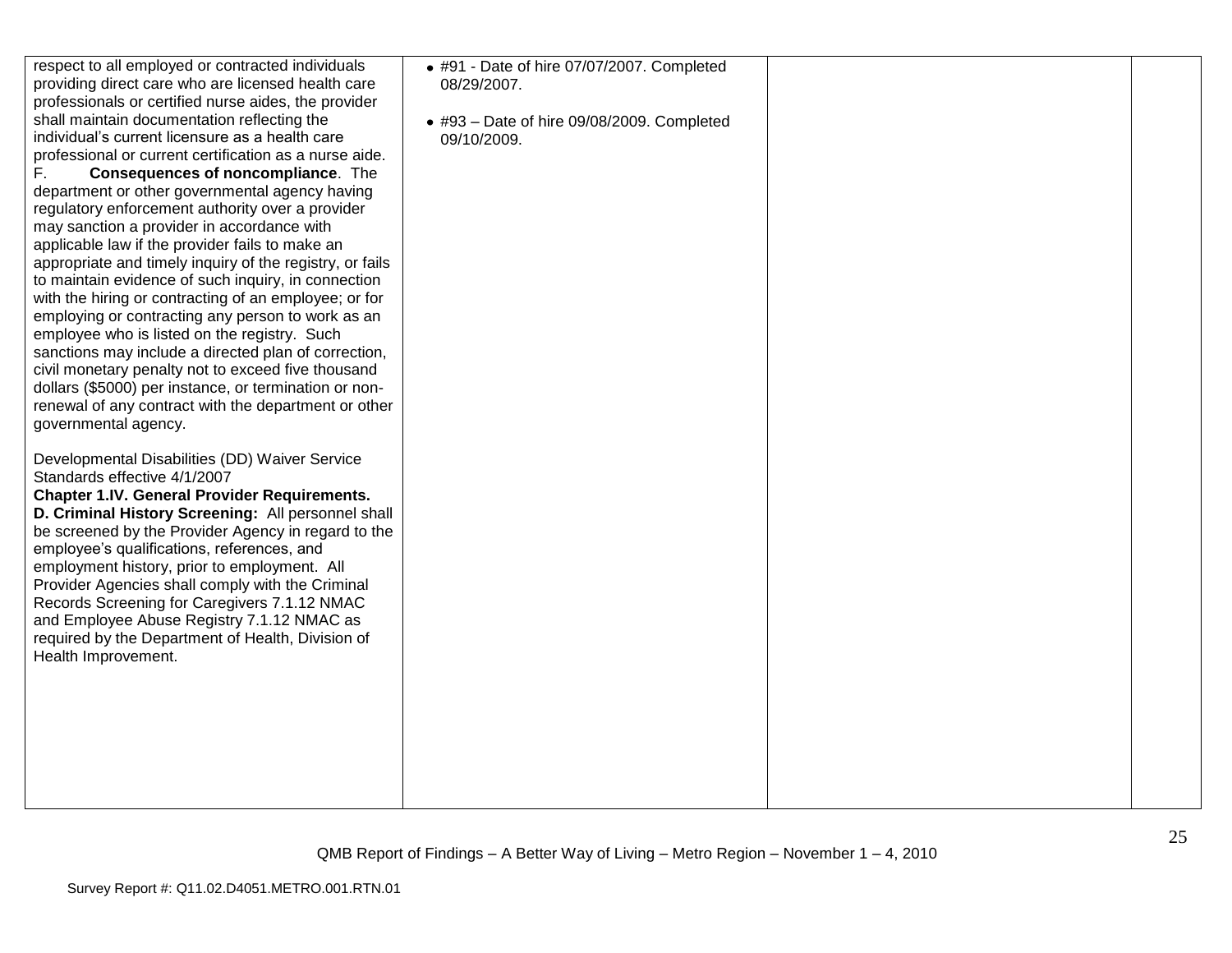| Tag #1A33.1 Board of Pharmacy - Lic                 | <b>Scope and Severity Rating: A</b>             |  |
|-----------------------------------------------------|-------------------------------------------------|--|
| <b>New Mexico Board of Pharmacy Model Custodial</b> | Based on observation, the Agency failed to      |  |
| <b>Drug Procedures Manual</b>                       | provide the current Custodial Drug Permit from  |  |
| 6. Display of License and Inspection Reports        | the New Mexico Board of Pharmacy, the current   |  |
| A. The following are required to be publicly        | registration from the Consultant Pharmacist, or |  |
| displayed:                                          | the current New Mexico Board of Pharmacy        |  |
| □ Current Custodial Drug Permit from the NM         | Inspection Report for 1 of 4 residences:        |  |
| Board of Pharmacy                                   |                                                 |  |
| Current registration from the consultant<br>$\Box$  | Individual Residence:                           |  |
| pharmacist                                          |                                                 |  |
| Current NM Board of Pharmacy Inspection<br>$\Box$   | • Current Registration of Consulting Pharmacist |  |
| Report                                              | (#3)                                            |  |
|                                                     |                                                 |  |
|                                                     |                                                 |  |
|                                                     |                                                 |  |
|                                                     |                                                 |  |
|                                                     |                                                 |  |
|                                                     |                                                 |  |
|                                                     |                                                 |  |
|                                                     |                                                 |  |
|                                                     |                                                 |  |
|                                                     |                                                 |  |
|                                                     |                                                 |  |
|                                                     |                                                 |  |
|                                                     |                                                 |  |
|                                                     |                                                 |  |
|                                                     |                                                 |  |
|                                                     |                                                 |  |
|                                                     |                                                 |  |
|                                                     |                                                 |  |
|                                                     |                                                 |  |
|                                                     |                                                 |  |
|                                                     |                                                 |  |
|                                                     |                                                 |  |
|                                                     |                                                 |  |
|                                                     |                                                 |  |
|                                                     |                                                 |  |
|                                                     |                                                 |  |
|                                                     |                                                 |  |
|                                                     |                                                 |  |
|                                                     |                                                 |  |
|                                                     |                                                 |  |
|                                                     |                                                 |  |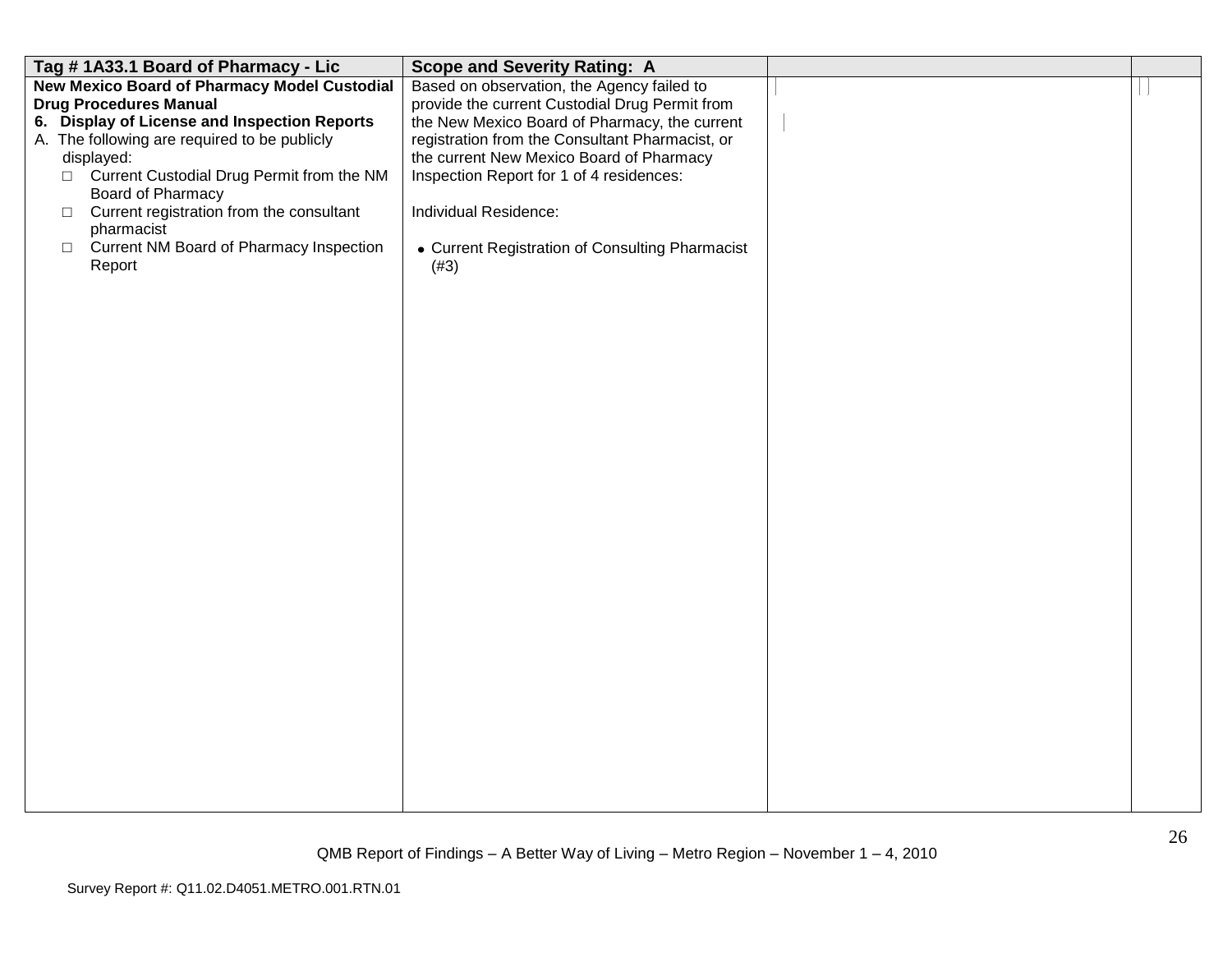| Tag # 5125 SE Reimbursement                                                                 | <b>Scope and Severity Rating: A</b>            |  |
|---------------------------------------------------------------------------------------------|------------------------------------------------|--|
| Developmental Disabilities (DD) Waiver Service                                              | Based on record review, the Agency failed to   |  |
| Standards effective 4/1/2007                                                                | provide written or electronic documentation as |  |
| <b>CHAPTER 1 III. PROVIDER AGENCY</b>                                                       | evidence for each unit billed for Supported    |  |
| DOCUMENTATION OF SERVICE DELIVERY AND                                                       | Employment Services for 1 of 6 individuals     |  |
| <b>LOCATION</b>                                                                             |                                                |  |
| <b>General: All Provider Agencies shall maintain</b><br>А.                                  | Individual #8                                  |  |
| all records necessary to fully disclose the                                                 | September 2010                                 |  |
| service, quality, quantity and clinical necessity                                           | • The Agency billed 4 units of Supported       |  |
| furnished to individuals who are currently                                                  | Employment from 9/1/2010 through               |  |
| receiving services. The Provider Agency                                                     | 9/30/2010. Documentation received              |  |
| records shall be sufficiently detailed to                                                   | accounted for 2 units.                         |  |
| substantiate the date, time, individual name,                                               |                                                |  |
| servicing Provider Agency, level of services,<br>and length of a session of service billed. |                                                |  |
| <b>Billable Units: The documentation of the</b><br>В.                                       |                                                |  |
| billable time spent with an individual shall be                                             |                                                |  |
| kept on the written or electronic record that is                                            |                                                |  |
| prepared prior to a request for reimbursement                                               |                                                |  |
| from the HSD. For each unit billed, the record                                              |                                                |  |
| shall contain the following:                                                                |                                                |  |
| Date, start and end time of each service<br>(1)                                             |                                                |  |
| encounter or other billable service interval;                                               |                                                |  |
| A description of what occurred during the<br>(2)                                            |                                                |  |
| encounter or service interval; and                                                          |                                                |  |
| The signature or authenticated name of staff<br>(3)                                         |                                                |  |
| providing the service.                                                                      |                                                |  |
|                                                                                             |                                                |  |
| MAD-MR: 03-59 Eff 1/1/2004                                                                  |                                                |  |
| 8.314.1 BI RECORD KEEPING AND<br><b>DOCUMENTATION REQUIREMENTS:</b>                         |                                                |  |
| Providers must maintain all records necessary to                                            |                                                |  |
| fully disclose the extent of the services provided to                                       |                                                |  |
| the Medicaid recipient. Services that have been                                             |                                                |  |
| billed to Medicaid, but are not substantiated in a                                          |                                                |  |
| treatment plan and/or patient records for the                                               |                                                |  |
| recipient are subject to recoupment.                                                        |                                                |  |
|                                                                                             |                                                |  |
| Developmental Disabilities (DD) Waiver Service                                              |                                                |  |
| Standards effective 4/1/2007                                                                |                                                |  |
| <b>CHAPTER 5 VII. SUPPORTED EMPLOYMENT</b>                                                  |                                                |  |
| <b>SERVICES REQUIREMENTS</b>                                                                |                                                |  |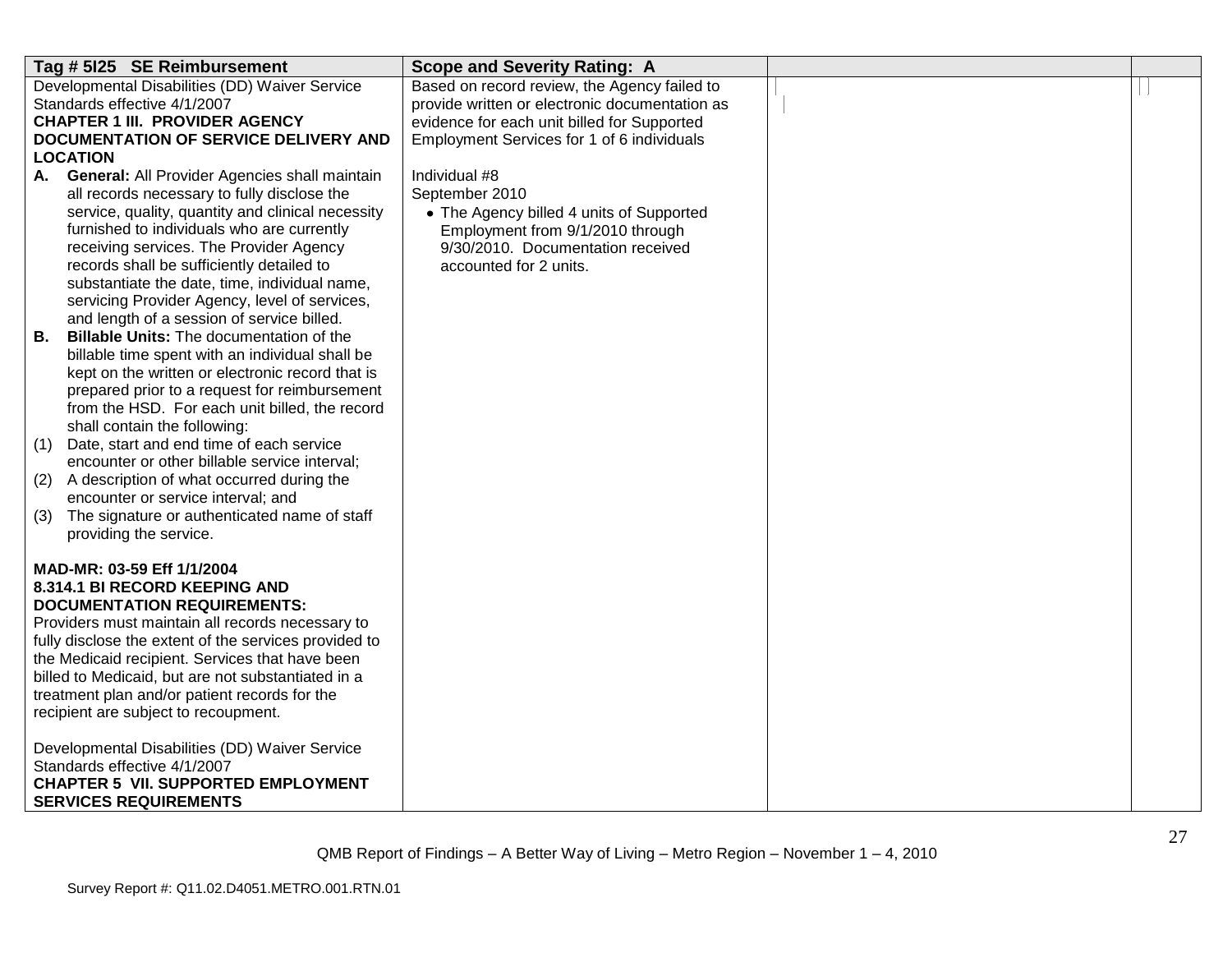| E. Reimbursement                                      |  |  |
|-------------------------------------------------------|--|--|
| (1) Billable Unit:                                    |  |  |
|                                                       |  |  |
| (a) Job Development is a single flat fee unit per ISP |  |  |
|                                                       |  |  |
| year payable once an individual is placed in a job.   |  |  |
|                                                       |  |  |
| (b) The billable unit for Individual Supported        |  |  |
| Employment is one hour with a maximum of four         |  |  |
| hours a month. The Individual Supported               |  |  |
| Employment hourly rate is for face-to-face time       |  |  |
| which is supported by non face-to-face activities as  |  |  |
| specified in the ISP and the performance based        |  |  |
| contract as negotiated annually with the provider     |  |  |
| agency. Individual Supported Employment is a          |  |  |
| minimum of one unit per month. If an individual       |  |  |
|                                                       |  |  |
| needs less then one hour of face-to-face service per  |  |  |
| month the IDT Members shall consider whether          |  |  |
| Supported Employment Services need to be              |  |  |
| continued. Examples of non face-to-face services      |  |  |
| include:                                              |  |  |
| (i) Researching potential employers via               |  |  |
| telephone, Internet, or visits;                       |  |  |
| (ii) Writing, printing, mailing, copying, emailing    |  |  |
| applications, resume, references and                  |  |  |
| corresponding documents;                              |  |  |
| (iii) Arranging appointments for job tours,           |  |  |
| interviews, and job trials;                           |  |  |
| (iv) Documenting job search and acquisition           |  |  |
|                                                       |  |  |
| progress;                                             |  |  |
| (v) Contacting employer, supervisor, co-              |  |  |
| workers and other IDT team members to                 |  |  |
| assess individual's progress, needs and               |  |  |
| satisfaction; and                                     |  |  |
| (vi) Meetings with individual surrounding job         |  |  |
| development or retention not at the                   |  |  |
| employer's site.                                      |  |  |
| (c) Intensive Supported Employment services are       |  |  |
| intended for individuals who need one-to-one, face-   |  |  |
| to-face support for 32 or more hours per month. The   |  |  |
| billable unit is one hour.                            |  |  |
|                                                       |  |  |
| (d) Group Supported Employment is a fifteen-          |  |  |
|                                                       |  |  |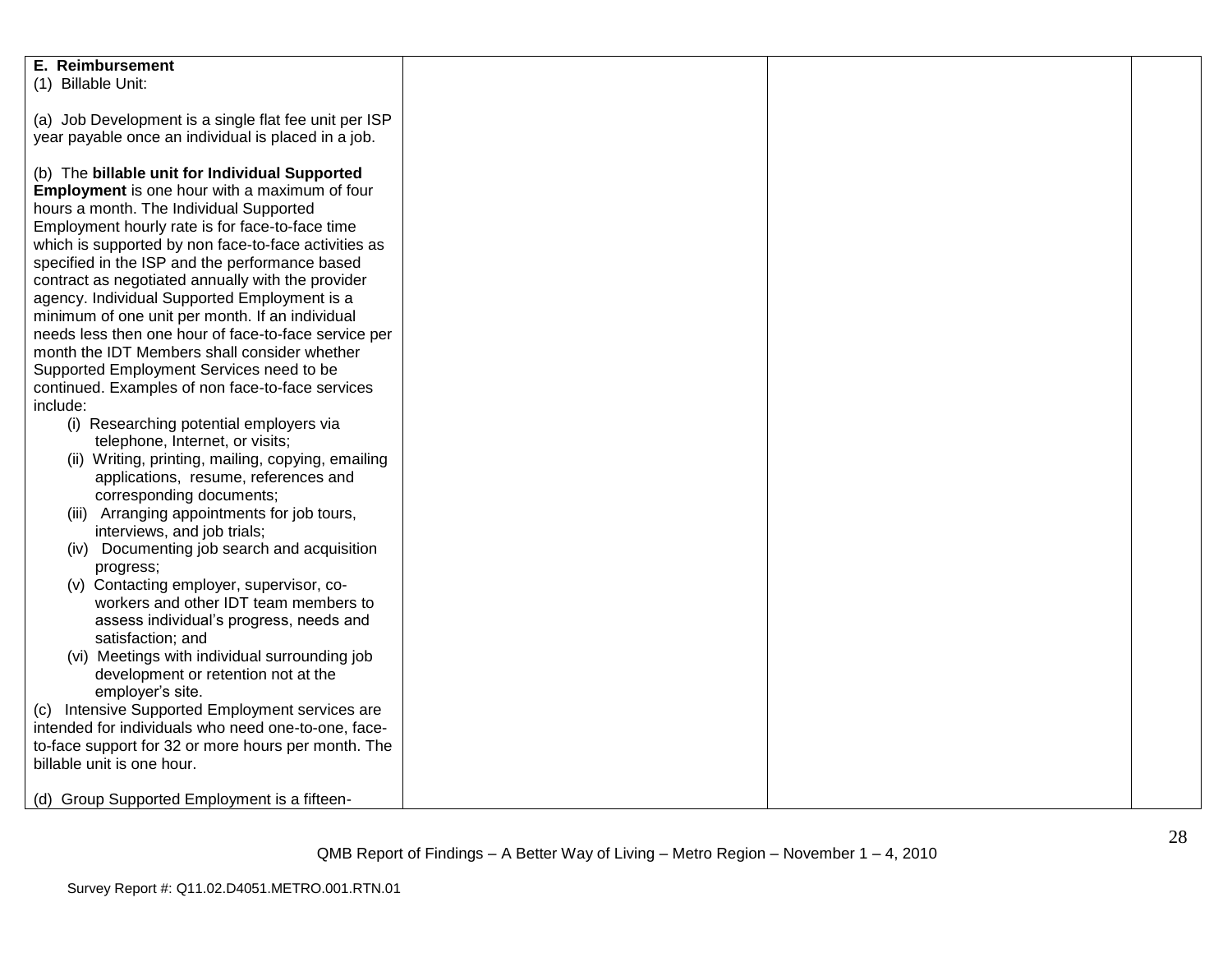| minute unit.                                              |  |  |
|-----------------------------------------------------------|--|--|
|                                                           |  |  |
| (e) Self-employment is a fifteen minute unit.             |  |  |
|                                                           |  |  |
| (4) Billable Activities include:                          |  |  |
|                                                           |  |  |
| (a) Activities conducted within the scope of              |  |  |
| services;                                                 |  |  |
|                                                           |  |  |
|                                                           |  |  |
| (b) Job development and related activities for up to      |  |  |
| ninety (90) calendar days) that result in employment      |  |  |
| of the individual for at least thirty (30) calendar days; |  |  |
| and                                                       |  |  |
| (c) Job development services shall not exceed             |  |  |
| ninety (90) calendar days, without written approval       |  |  |
|                                                           |  |  |
| from the DDSD Regional Office.                            |  |  |
|                                                           |  |  |
|                                                           |  |  |
|                                                           |  |  |
|                                                           |  |  |
|                                                           |  |  |
|                                                           |  |  |
|                                                           |  |  |
|                                                           |  |  |
|                                                           |  |  |
|                                                           |  |  |
|                                                           |  |  |
|                                                           |  |  |
|                                                           |  |  |
|                                                           |  |  |
|                                                           |  |  |
|                                                           |  |  |
|                                                           |  |  |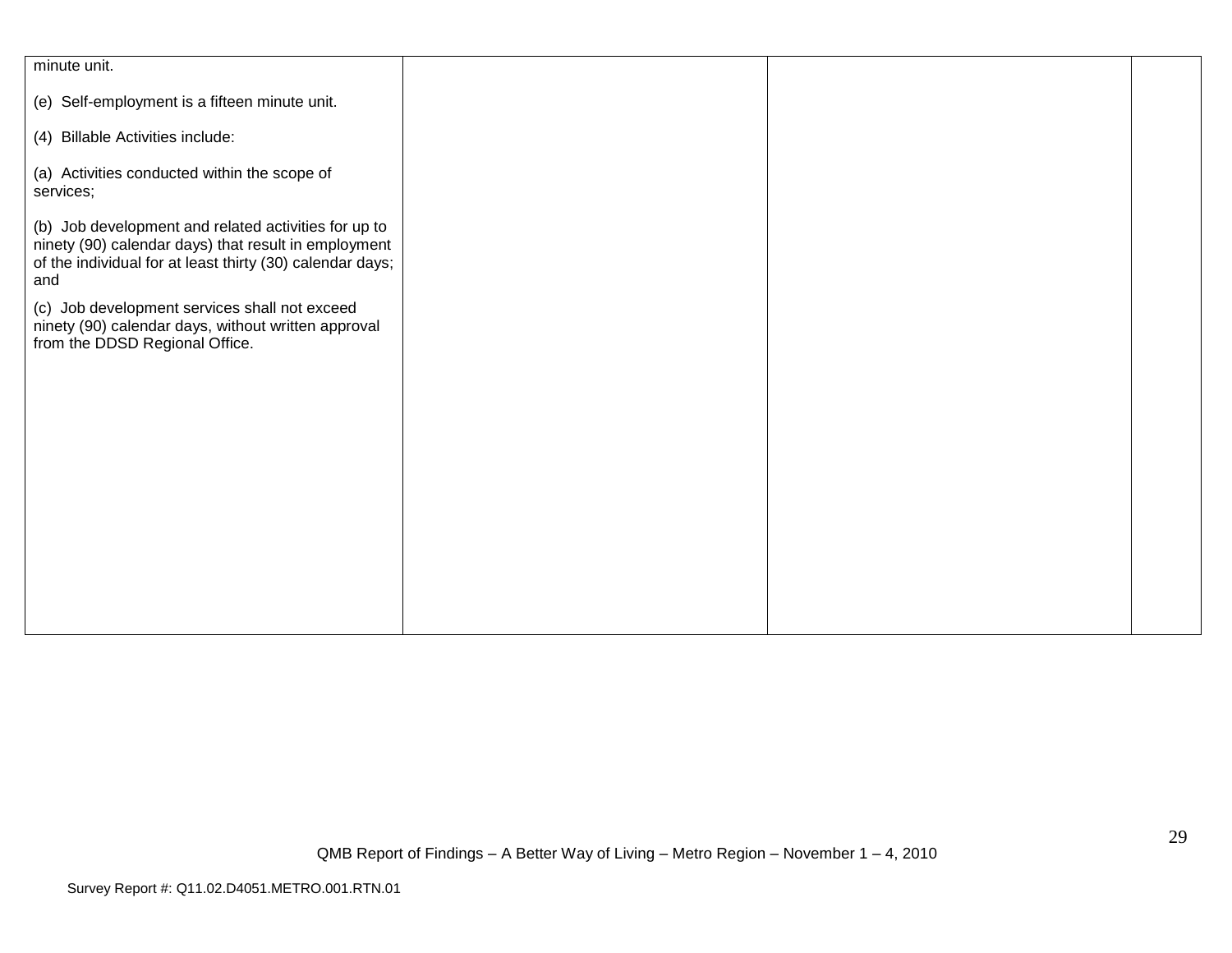| Tag # 5144 AH Reimbursement                                                                | <b>Scope and Severity Rating: B</b>                                                       |  |
|--------------------------------------------------------------------------------------------|-------------------------------------------------------------------------------------------|--|
| Developmental Disabilities (DD) Waiver Service                                             | Based on record review, the Agency failed to                                              |  |
| Standards effective 4/1/2007                                                               | provide written or electronic documentation as                                            |  |
| <b>CHAPTER 1 III. PROVIDER AGENCY</b>                                                      | evidence for each unit billed for Adult Habilitation                                      |  |
| DOCUMENTATION OF SERVICE DELIVERY AND                                                      | Services for 4 of 6 individuals.                                                          |  |
| <b>LOCATION</b>                                                                            |                                                                                           |  |
| A. General: All Provider Agencies shall maintain                                           | Individual #3                                                                             |  |
| all records necessary to fully disclose the                                                | <b>July 2010</b>                                                                          |  |
| service, quality, quantity and clinical necessity                                          | • The Agency billed 84 units of Adult Habilitation                                        |  |
| furnished to individuals who are currently                                                 | from 07/19/2010 through 07/25/2010.                                                       |  |
| receiving services. The Provider Agency                                                    | Documentation received accounted for 56 units.                                            |  |
| records shall be sufficiently detailed to<br>substantiate the date, time, individual name, |                                                                                           |  |
| servicing Provider Agency, level of services,                                              | August 2010                                                                               |  |
| and length of a session of service billed.                                                 | • The Agency billed 76 units of Adult Habilitation<br>from 08/16/2010 through 08/22/2010. |  |
| <b>Billable Units: The documentation of the</b><br>В.                                      | Documentation received accounted for 72 units.                                            |  |
| billable time spent with an individual shall be                                            |                                                                                           |  |
| kept on the written or electronic record that is                                           | Individual #4                                                                             |  |
| prepared prior to a request for reimbursement                                              | <b>July 2010</b>                                                                          |  |
| from the HSD. For each unit billed, the record                                             | • The Agency billed 120 units of Adult Habilitation                                       |  |
| shall contain the following:                                                               | from 07/19/2010 through 07/25/2010.                                                       |  |
| Date, start and end time of each service<br>(1)                                            | Documentation received accounted for 96 units.                                            |  |
| encounter or other billable service interval;                                              |                                                                                           |  |
| A description of what occurred during the<br>(2)                                           | August 2010                                                                               |  |
| encounter or service interval; and                                                         | • The Agency billed 120 units of Adult Habilitation                                       |  |
| The signature or authenticated name of staff<br>(3)                                        | from 08/01/2010 through 08/08/2010.                                                       |  |
| providing the service.                                                                     | Documentation received accounted for 96 units.                                            |  |
| MAD-MR: 03-59 Eff 1/1/2004                                                                 |                                                                                           |  |
| 8.314.1 BI RECORD KEEPING AND                                                              | September 2010                                                                            |  |
| <b>DOCUMENTATION REQUIREMENTS:</b>                                                         | • The Agency billed 96 units of Adult Habilitation                                        |  |
| Providers must maintain all records necessary to                                           | from 09/27/2010 through 09/30/2010.<br>Documentation received accounted for 72 units.     |  |
| fully disclose the extent of the services provided to                                      |                                                                                           |  |
| the Medicaid recipient. Services that have been                                            | Individual #5                                                                             |  |
| billed to Medicaid, but are not substantiated in a                                         | August 2010                                                                               |  |
| treatment plan and/or patient records for the                                              | • The Agency billed 120 units of Adult Habilitation                                       |  |
| recipient are subject to recoupment.                                                       | from 08/09/2010 through 08/15/2010.                                                       |  |
|                                                                                            | Documentation received accounted for 84 units.                                            |  |
| Developmental Disabilities (DD) Waiver Service                                             |                                                                                           |  |
| Standards effective 4/1/2007                                                               | Individual #6                                                                             |  |
| <b>CHAPTER 5 XVI. REIMBURSEMENT</b>                                                        | <b>July 2010</b>                                                                          |  |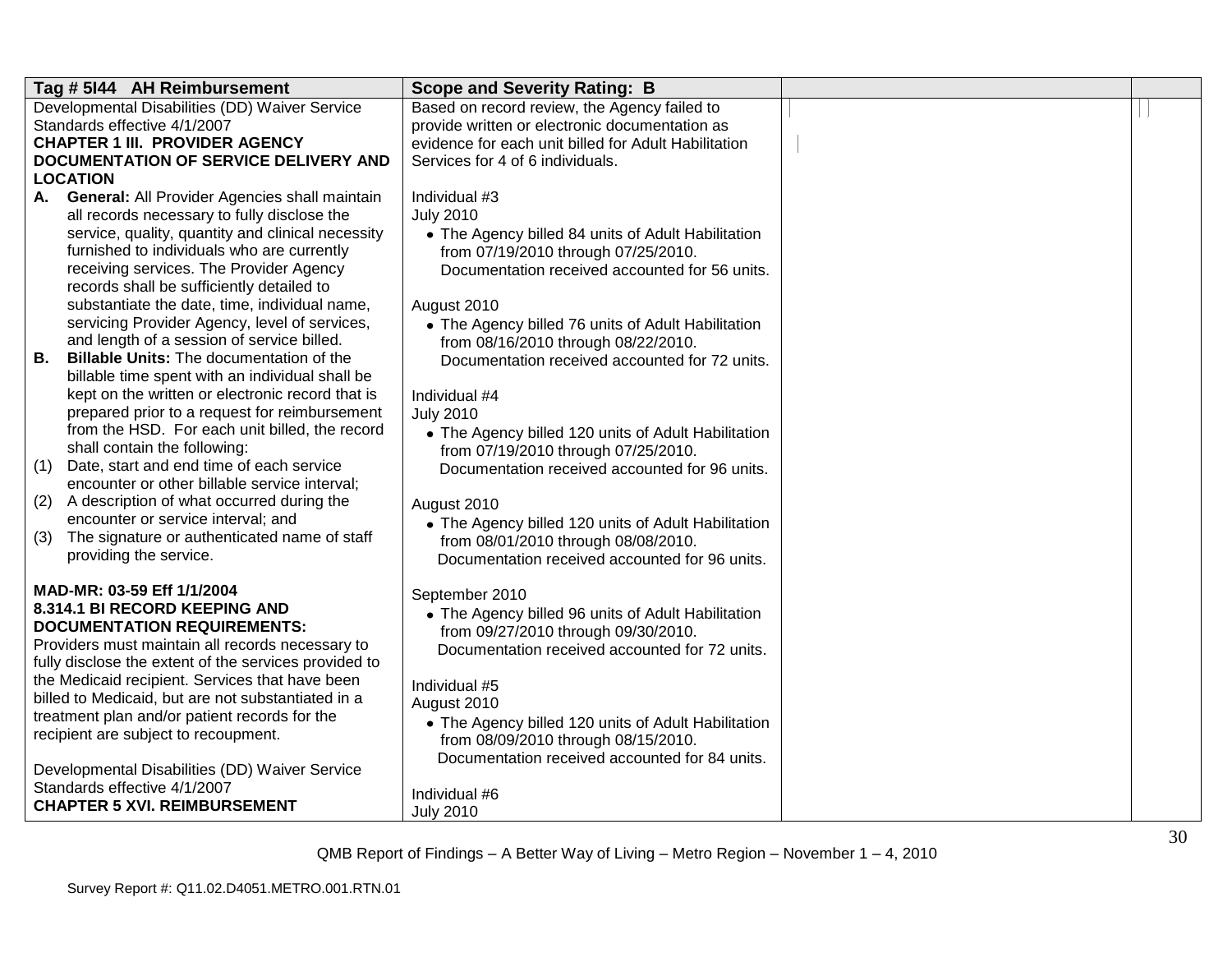| A. Billable Unit. A billable unit for Adult Habilitation<br>Services is in 15-minute increments hour. The rate<br>is based on the individual's level of care.                                                                                                                                                                                                                                                                                                                                                                                                           | • The Agency billed 94 units of Adult Habilitation<br>from 07/05/2010 through 07/11/2010.<br>Documentation received accounted for 88 units.               |  |
|-------------------------------------------------------------------------------------------------------------------------------------------------------------------------------------------------------------------------------------------------------------------------------------------------------------------------------------------------------------------------------------------------------------------------------------------------------------------------------------------------------------------------------------------------------------------------|-----------------------------------------------------------------------------------------------------------------------------------------------------------|--|
| <b>B. Billable Activities</b><br>(1) The Community Inclusion Provider Agency can<br>bill for those activities listed and described on the<br>ISP and within the Scope of Service. Partial units<br>are allowable. Billable units are face-to-face, except<br>that Adult Habilitation services may be non-face-to-<br>face under the following conditions: (a) Time that is<br>non face-to-face is documented separately and<br>clearly identified as to the nature of the activity;<br>and(b) Non face-to-face hours do not exceed 5% of<br>the monthly billable hours. | August 2010<br>• The Agency billed 92 units of Adult Habilitation<br>from 08/09/2010 through 08/15/2010.<br>Documentation received accounted for 72 units |  |
| (2) Adult Habilitation Services can be provided with<br>any other services, insofar as the services are not<br>reported for the same hours on the same day,<br>except that Therapy Services and Case<br>Management may be provided and billed for the<br>same hours                                                                                                                                                                                                                                                                                                     |                                                                                                                                                           |  |
|                                                                                                                                                                                                                                                                                                                                                                                                                                                                                                                                                                         |                                                                                                                                                           |  |
|                                                                                                                                                                                                                                                                                                                                                                                                                                                                                                                                                                         |                                                                                                                                                           |  |
|                                                                                                                                                                                                                                                                                                                                                                                                                                                                                                                                                                         |                                                                                                                                                           |  |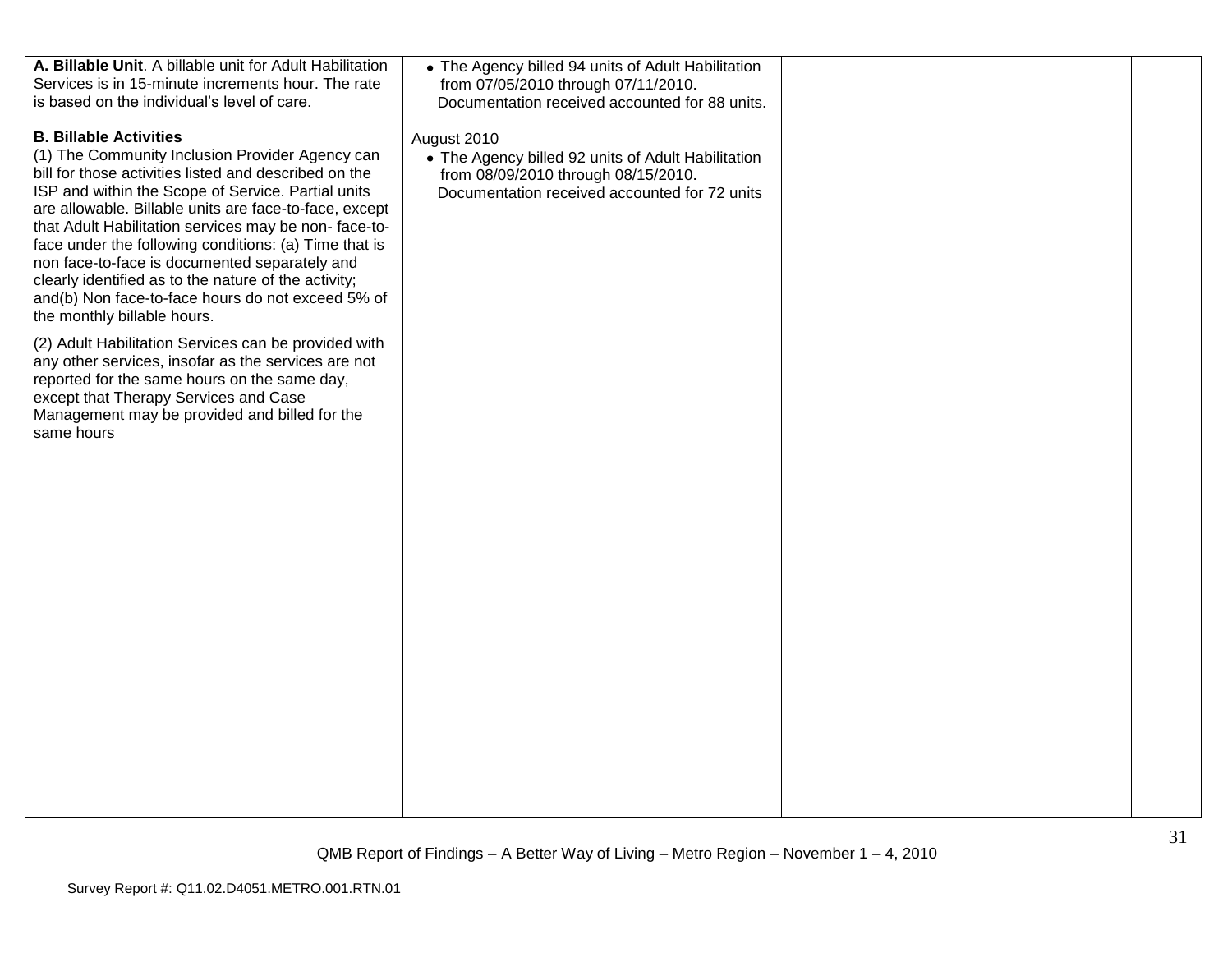| Tag # 6L13 (CoP) - CL Healthcare Regts.                                                                        | <b>Scope and Severity Rating: D</b>                      |  |
|----------------------------------------------------------------------------------------------------------------|----------------------------------------------------------|--|
| Developmental Disabilities (DD) Waiver Service                                                                 | Based on record review, the Agency failed to             |  |
| Standards effective 4/1/2007                                                                                   | provide documentation of annual physical                 |  |
| <b>CHAPTER 6. VI. GENERAL REQUIREMENTS</b>                                                                     | examinations and/or other examinations as                |  |
| <b>FOR COMMUNITY LIVING</b>                                                                                    | specified by a licensed physician for 1 of 5             |  |
| G. Health Care Requirements for Community                                                                      | individuals receiving Community Living Services.         |  |
| <b>Living Services.</b>                                                                                        |                                                          |  |
| (1) The Community Living Service providers shall                                                               | The following was not found, incomplete and/or not       |  |
| ensure completion of a HAT for each individual                                                                 | current:                                                 |  |
| receiving this service. The HAT shall be completed                                                             |                                                          |  |
| 2 weeks prior to the annual ISP meeting and                                                                    | • Abnormal Involuntary Movement Screening                |  |
| submitted to the Case Manager and all other IDT                                                                | and/or Tardive Dyskinesia Screenings                     |  |
| Members. A revised HAT is required to also be                                                                  | None found 3/2010 - 6/2010 for Risperdal (#4)<br>$\circ$ |  |
| submitted whenever the individual's health status                                                              |                                                          |  |
| changes significantly. For individuals who are newly                                                           |                                                          |  |
| allocated to the DD Waiver program, the HAT may                                                                |                                                          |  |
| be completed within 2 weeks following the initial ISP                                                          |                                                          |  |
| meeting and submitted with any strategies and                                                                  |                                                          |  |
| support plans indicated in the ISP, or within 72                                                               |                                                          |  |
| hours following admission into direct services, which                                                          |                                                          |  |
| ever comes first.                                                                                              |                                                          |  |
| (2) Each individual will have a Health Care                                                                    |                                                          |  |
| Coordinator, designated by the IDT. When the                                                                   |                                                          |  |
| individual's HAT score is 4, 5 or 6 the Health Care                                                            |                                                          |  |
| Coordinator shall be an IDT member, other than the<br>individual. The Health Care Coordinator shall            |                                                          |  |
|                                                                                                                |                                                          |  |
| oversee and monitor health care services for the                                                               |                                                          |  |
| individual in accordance with these standards. In                                                              |                                                          |  |
| circumstances where no IDT member voluntarily                                                                  |                                                          |  |
| accepts designation as the health care coordinator,                                                            |                                                          |  |
| the community living provider shall assign a staff<br>member to this role.                                     |                                                          |  |
| (3) For each individual receiving Community Living                                                             |                                                          |  |
| Services, the provider agency shall ensure and                                                                 |                                                          |  |
| document the following:                                                                                        |                                                          |  |
| (a) Provision of health care oversight consistent                                                              |                                                          |  |
| with these Standards as detailed in Chapter                                                                    |                                                          |  |
| One section III E: Healthcare Documentation                                                                    |                                                          |  |
|                                                                                                                |                                                          |  |
|                                                                                                                |                                                          |  |
|                                                                                                                |                                                          |  |
| b) That each individual with a score of 4, 5, or 6                                                             |                                                          |  |
| by Nurses For Community Living Services,<br>Community Inclusion Services and Private<br>Duty Nursing Services. |                                                          |  |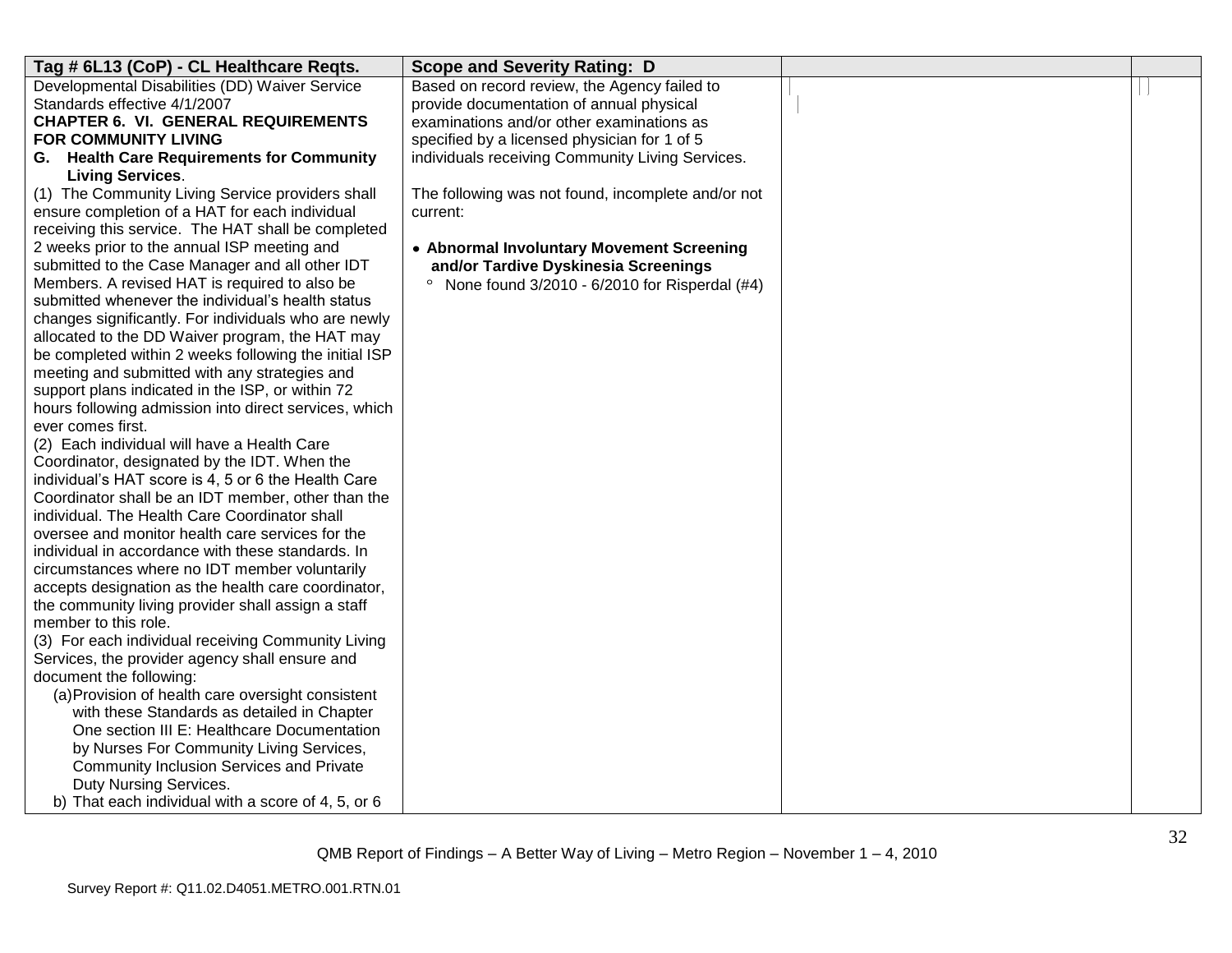| on the HAT, has a Health Care Plan<br>developed by a licensed nurse.<br>(c) That an individual with chronic condition(s)<br>with the potential to exacerbate into a life<br>threatening condition, has Crisis Prevention/<br>Intervention Plan(s) developed by a licensed<br>nurse or other appropriate professional for<br>each such condition.<br>(4) That an average of 3 hours of documented<br>nutritional counseling is available annually, if<br>recommended by the IDT.<br>(5) That the physical property and grounds are free<br>of hazards to the individual's health and safety.<br>(6) In addition, for each individual receiving<br>Supported Living or Family Living Services, the<br>provider shall verify and document the following:<br>(a) The individual has a primary licensed<br>physician;<br>(b) The individual receives an annual physical<br>examination and other examinations as<br>specified by a licensed physician;<br>(c) The individual receives annual dental check-<br>ups and other check-ups as specified by a<br>licensed dentist;<br>(d) The individual receives eye examinations as<br>specified by a licensed optometrist or |  |  |
|----------------------------------------------------------------------------------------------------------------------------------------------------------------------------------------------------------------------------------------------------------------------------------------------------------------------------------------------------------------------------------------------------------------------------------------------------------------------------------------------------------------------------------------------------------------------------------------------------------------------------------------------------------------------------------------------------------------------------------------------------------------------------------------------------------------------------------------------------------------------------------------------------------------------------------------------------------------------------------------------------------------------------------------------------------------------------------------------------------------------------------------------------------------------|--|--|
|                                                                                                                                                                                                                                                                                                                                                                                                                                                                                                                                                                                                                                                                                                                                                                                                                                                                                                                                                                                                                                                                                                                                                                      |  |  |
|                                                                                                                                                                                                                                                                                                                                                                                                                                                                                                                                                                                                                                                                                                                                                                                                                                                                                                                                                                                                                                                                                                                                                                      |  |  |
|                                                                                                                                                                                                                                                                                                                                                                                                                                                                                                                                                                                                                                                                                                                                                                                                                                                                                                                                                                                                                                                                                                                                                                      |  |  |
|                                                                                                                                                                                                                                                                                                                                                                                                                                                                                                                                                                                                                                                                                                                                                                                                                                                                                                                                                                                                                                                                                                                                                                      |  |  |
|                                                                                                                                                                                                                                                                                                                                                                                                                                                                                                                                                                                                                                                                                                                                                                                                                                                                                                                                                                                                                                                                                                                                                                      |  |  |
|                                                                                                                                                                                                                                                                                                                                                                                                                                                                                                                                                                                                                                                                                                                                                                                                                                                                                                                                                                                                                                                                                                                                                                      |  |  |
|                                                                                                                                                                                                                                                                                                                                                                                                                                                                                                                                                                                                                                                                                                                                                                                                                                                                                                                                                                                                                                                                                                                                                                      |  |  |
|                                                                                                                                                                                                                                                                                                                                                                                                                                                                                                                                                                                                                                                                                                                                                                                                                                                                                                                                                                                                                                                                                                                                                                      |  |  |
|                                                                                                                                                                                                                                                                                                                                                                                                                                                                                                                                                                                                                                                                                                                                                                                                                                                                                                                                                                                                                                                                                                                                                                      |  |  |
|                                                                                                                                                                                                                                                                                                                                                                                                                                                                                                                                                                                                                                                                                                                                                                                                                                                                                                                                                                                                                                                                                                                                                                      |  |  |
|                                                                                                                                                                                                                                                                                                                                                                                                                                                                                                                                                                                                                                                                                                                                                                                                                                                                                                                                                                                                                                                                                                                                                                      |  |  |
|                                                                                                                                                                                                                                                                                                                                                                                                                                                                                                                                                                                                                                                                                                                                                                                                                                                                                                                                                                                                                                                                                                                                                                      |  |  |
|                                                                                                                                                                                                                                                                                                                                                                                                                                                                                                                                                                                                                                                                                                                                                                                                                                                                                                                                                                                                                                                                                                                                                                      |  |  |
| ophthalmologist; and                                                                                                                                                                                                                                                                                                                                                                                                                                                                                                                                                                                                                                                                                                                                                                                                                                                                                                                                                                                                                                                                                                                                                 |  |  |
| (e) Agency activities that occur as follow-up to<br>medical appointments (e.g. treatment, visits to                                                                                                                                                                                                                                                                                                                                                                                                                                                                                                                                                                                                                                                                                                                                                                                                                                                                                                                                                                                                                                                                  |  |  |
| specialists, changes in medication or daily                                                                                                                                                                                                                                                                                                                                                                                                                                                                                                                                                                                                                                                                                                                                                                                                                                                                                                                                                                                                                                                                                                                          |  |  |
| routine).                                                                                                                                                                                                                                                                                                                                                                                                                                                                                                                                                                                                                                                                                                                                                                                                                                                                                                                                                                                                                                                                                                                                                            |  |  |
|                                                                                                                                                                                                                                                                                                                                                                                                                                                                                                                                                                                                                                                                                                                                                                                                                                                                                                                                                                                                                                                                                                                                                                      |  |  |
|                                                                                                                                                                                                                                                                                                                                                                                                                                                                                                                                                                                                                                                                                                                                                                                                                                                                                                                                                                                                                                                                                                                                                                      |  |  |
|                                                                                                                                                                                                                                                                                                                                                                                                                                                                                                                                                                                                                                                                                                                                                                                                                                                                                                                                                                                                                                                                                                                                                                      |  |  |
|                                                                                                                                                                                                                                                                                                                                                                                                                                                                                                                                                                                                                                                                                                                                                                                                                                                                                                                                                                                                                                                                                                                                                                      |  |  |
|                                                                                                                                                                                                                                                                                                                                                                                                                                                                                                                                                                                                                                                                                                                                                                                                                                                                                                                                                                                                                                                                                                                                                                      |  |  |
|                                                                                                                                                                                                                                                                                                                                                                                                                                                                                                                                                                                                                                                                                                                                                                                                                                                                                                                                                                                                                                                                                                                                                                      |  |  |
|                                                                                                                                                                                                                                                                                                                                                                                                                                                                                                                                                                                                                                                                                                                                                                                                                                                                                                                                                                                                                                                                                                                                                                      |  |  |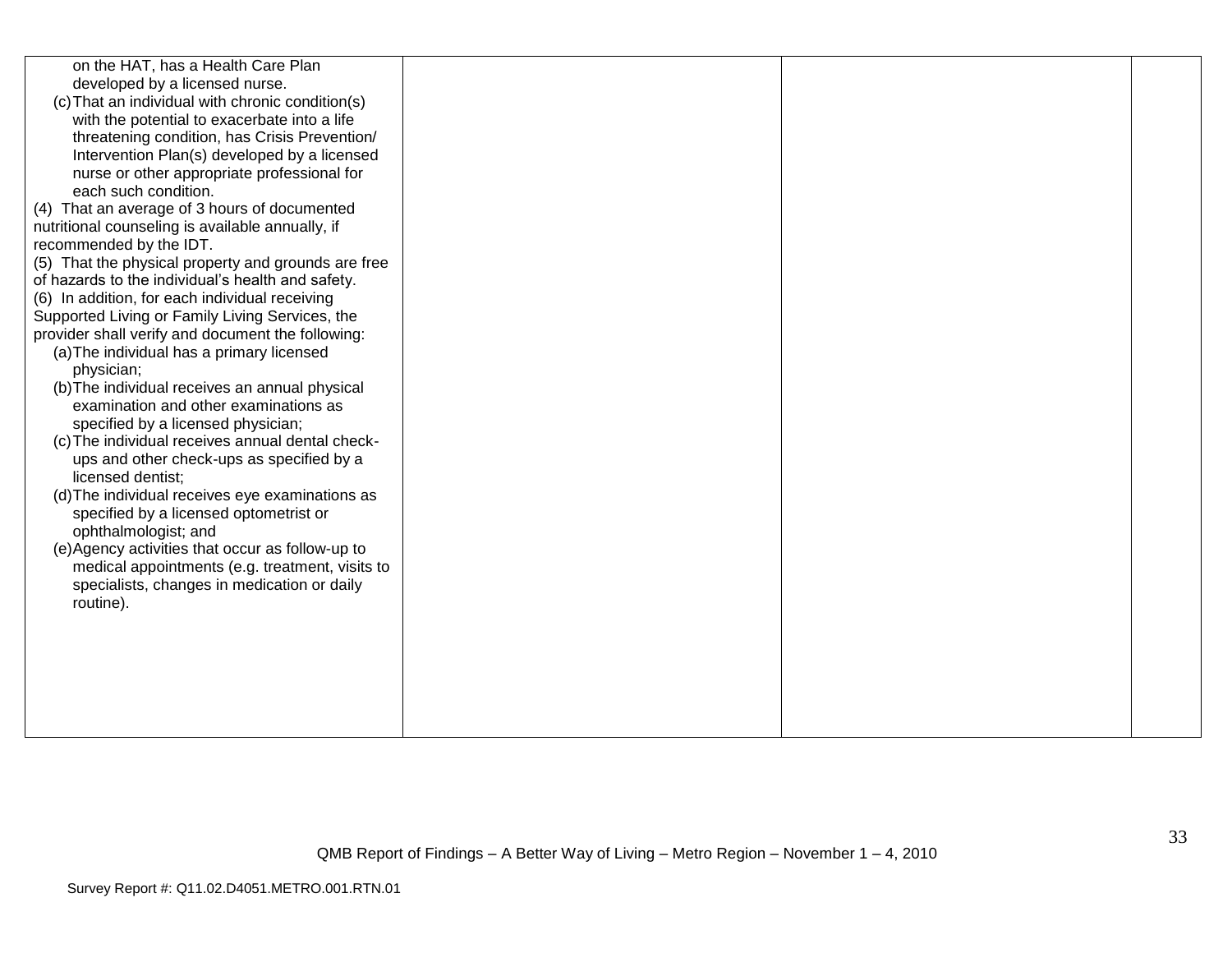Date: February 9, 2011 To: Susan Karcz, Executive Director Provider: A Better Way of Living Address: 117 Montclaire, SE State/Zip: Albuquerque, New Mexico 87108 E-mail Address: [susan@ABetterWayNM.org](mailto:susan@ABetterWayNM.org) Region: Metro Survey Date: Month November 1 - 4, 2010 Program Surveyed: Developmental Disabilities Waiver Service Surveyed: Community Living (Supported Living) & Community Inclusion (Adult Habilitation & Supported Employment) Survey Type: Routine

RE: Request for an Informal Reconsideration of Findings

Dear Ms. Karcz,

Your request for a Reconsideration of Findings was received on January 27, 2011. Your request and the supporting evidence provided have been reviewed. Based on the review of applicable standards and regulations, review of the survey process and the evidence you provided, the following determinations have been made:

#### Regarding Tag # 1A09

Determination: The IRF committee is modifying the original finding in the report of findings. You are required to complete the remainder of your Plan of Correction as previously indicated. Based on documentation supplied, deficiencies noted in tag 1A09.1 regarding Individual #1 and 2 will be removed. The following findings will be modified; For Individual #3 missing Medication Administration Record (MAR) entries for Macrobid and Bactrim will be removed. For Individual #4 missing MAR July 2010 entries for Clonodine (pg. 14 of report of findings) will be removed; as will missing MAR August 2010 entries for Clonodine, Risperdone and Trazedone. Also removed are, for Individual #5, July and August 2010 MAR entries for Clonazepam and Clonodine. The remaining citations noted in this tag will be upheld. The scope and severity rating for this tag will be changed to an "E."

#### Regarding Tag # 1A09.1

Determination: The IRF committee is modifying the original finding in the report of findings. You are required to complete the remainder of your Plan of Correction as previously indicated. Based on documentation supplied, deficiencies noted in tag 1A09.1 regarding Individual #2 will be modified in the following way, MAR entries for August and September for Tylenol will be removed. For Individual #4, July, August and September MAR entries for Diphenhydram will be removed. The remaining citations noted in this tag were not disputed. The scope and severity rating for this tag will be changed to "D."